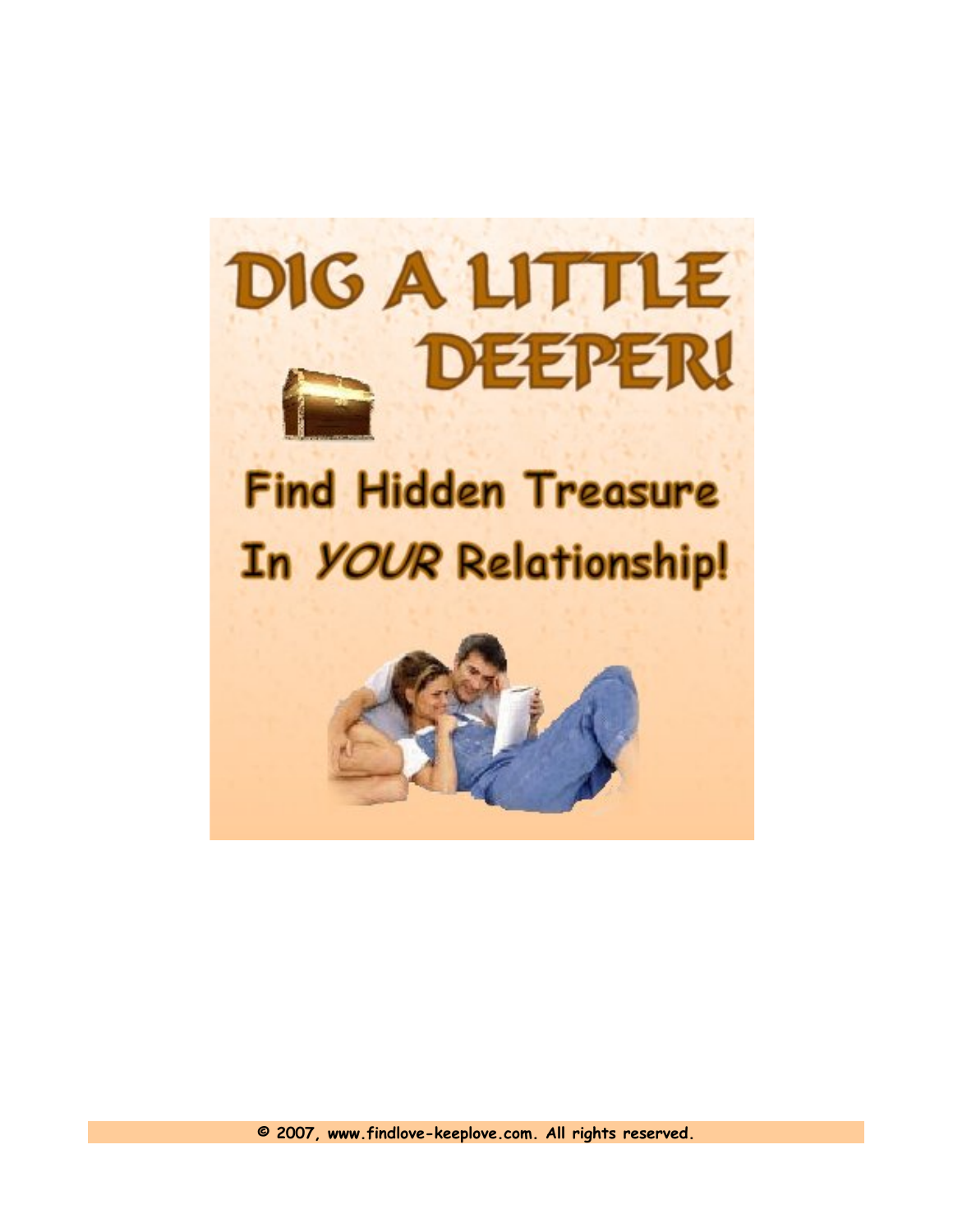# **DIG A LITTLE DEEPER!**

## **(FIND HIDDEN TREASURE IN YOUR RELATIONSHIP)**



**a production of: [www.findlove-keeplove.com](http://www.findlove-keeplove.com/) [©](http://www.findlove-keeplove.com/)2007 all rights reserved**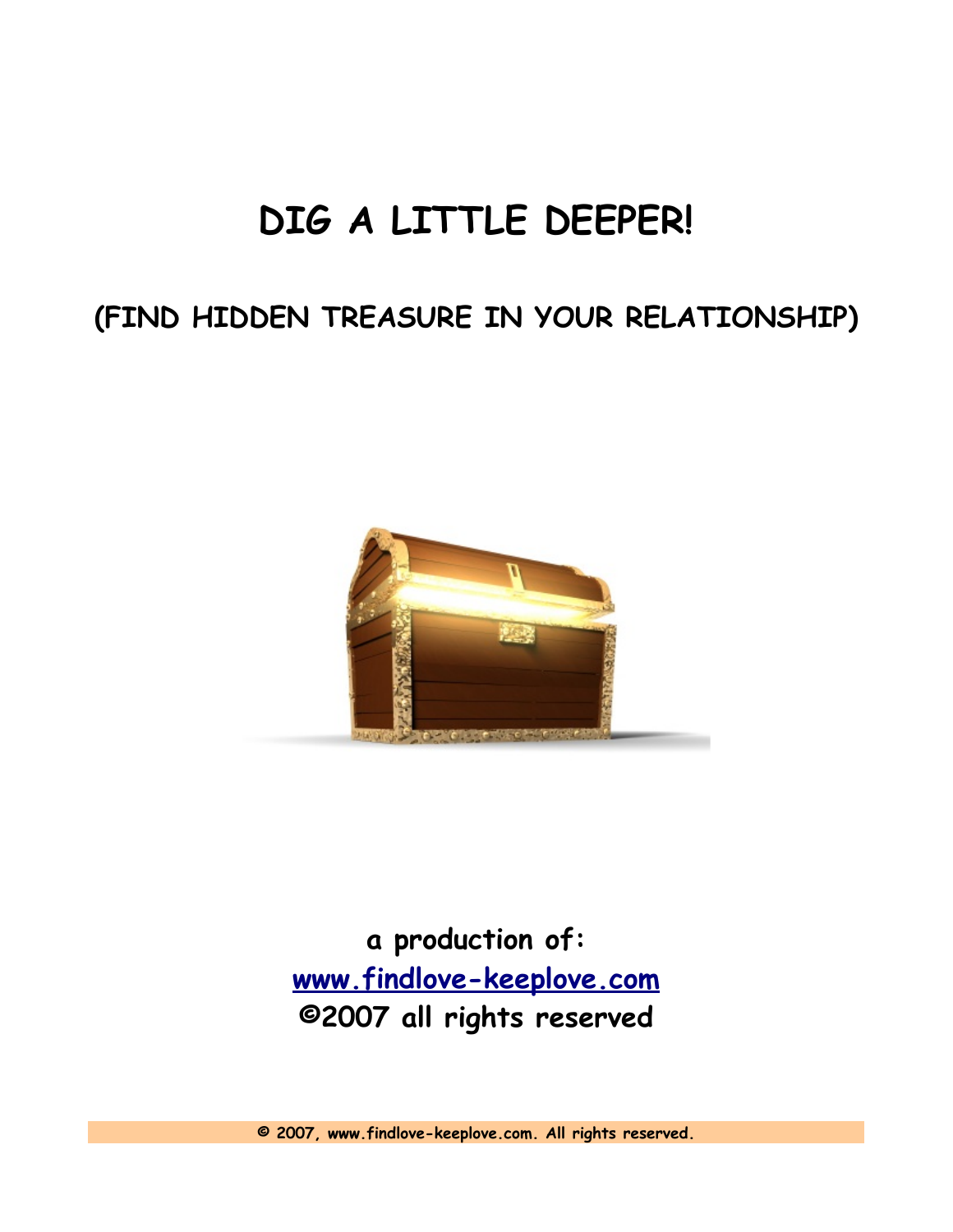## FORWARD

"**Dig a Little Deeper**" (Find hidden treasure in your relationship)

"A fun and revealing handbook for the love-impaired couple"

Did you ever play "20 questions" when you were a kid? Didn't you just love it? "Inquiring minds want to know".

Well, why not play "questions" with your mate? We have compiled here a fun and clever workbook with 104 essential questions everyone should ask their mate! Here's your chance to find out all the important things you really need to know about your partner. This is your life you're talking about!

Take the time to think carefully about each question and answer honestly. There's no need to divulge vivid details of your past life that really won't matter to your future. But this exercise is useless if you only give answers that you think your mate wants to hear! It is important to reveal your true self, and thus find out what your partner is really like, too. Better to challenge your relationship with honesty and thought now, than answer to irreconcilable differences in the lawyer's office later.

Although we have constructed most of the questions so they are easy and fun to work with, take them seriously, answer honestly, and thereby get the most out of this useful couple's handbook.

Try not to avoid questions just because they are uncomfortable or embarrassing to you. The goal is to "dig a little deeper". But if any question does not pertain to you, or you just don't want to answer it, leave it blank. This may raise a red flag to your partner, but perhaps that's a good thing. Not answering a question can be quite revealing in itself, and could well start a conversation between you that needs to be started.

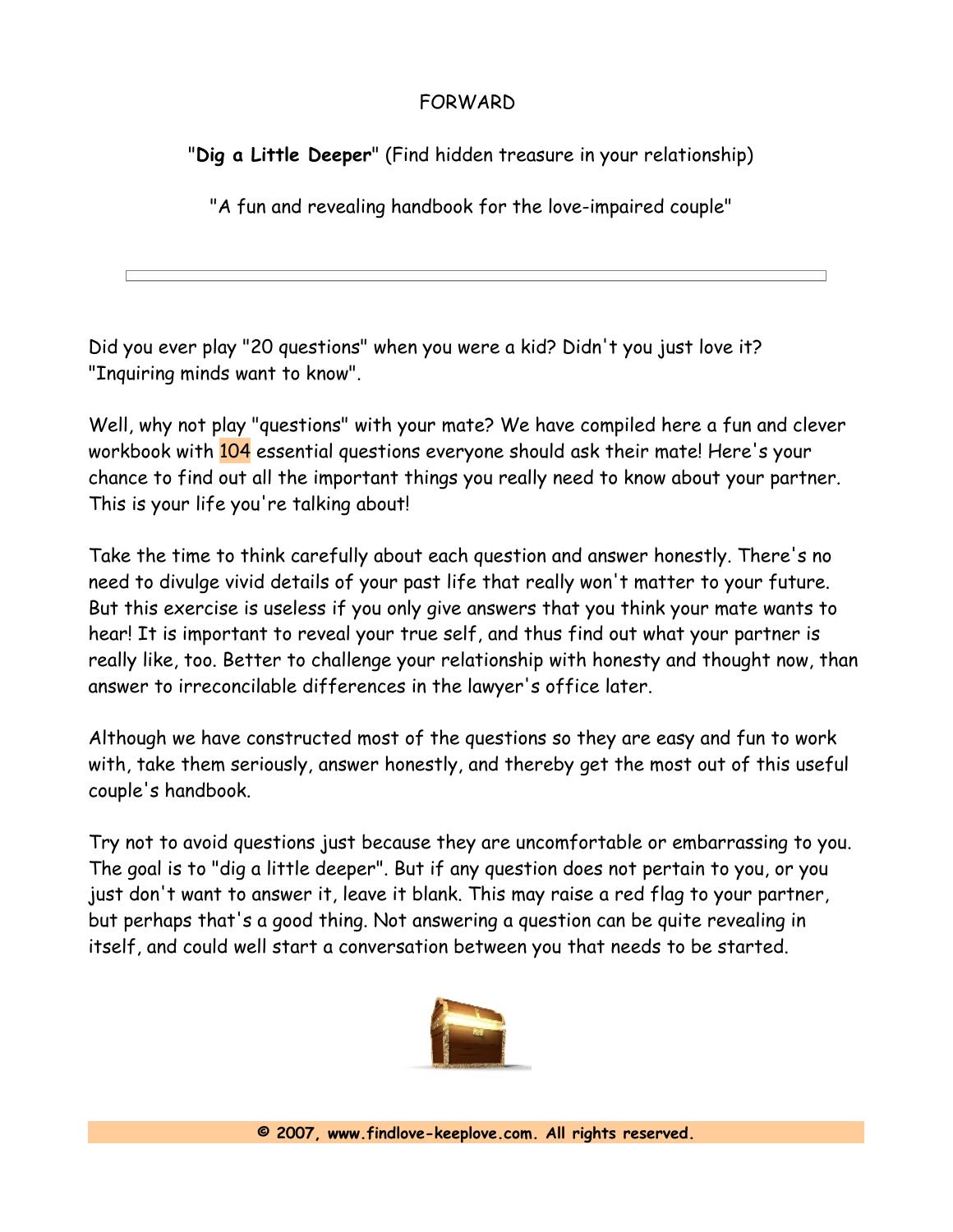### **How to use this handbook:**

Print out two complete copies, including these instructions. Staple each book together, grab a pen or pencil, and get started! If more than one response to a question is right for you, indicate all answers that apply. You can have more than one correct answer for each question. You should be able to complete the questionnaire in one or two sittings. Then... exchange completed books... and let the games begin...

Have fun, you guys, and good luck with your treasure hunt!

Oh, yeah, and we've also got some great sections in our website to help you guys "Keep Love Alive":

For some excellent new ways to enrich your love relationship: [www.findlove-keeplove.com/keep-love-alive.html](http://www.findlove-keeplove.com/keep-love-alive.html)

And don't forget your all-important intimate life together: [www.findlove-keeplove.com/sensuous-woman.html](http://www.findlove-keeplove.com/sensuous-woman.html)

We feel that humor & play is crucial to any successful union: [www.findlove-keeplove.com/naughty-playroom.html](http://www.findlove-keeplove.com/naughty-playroom.html)

Click here for some of the best advice from long-termers we've ever heard: [www.findlove-keeplove.com/love-wisdom.html](http://www.findlove-keeplove.com/love-wisdom.html)

Or just give a visit to our homepage, to see what we're all about! [www.findlove-keeplove.com](http://www.findlove-keeplove.com/)

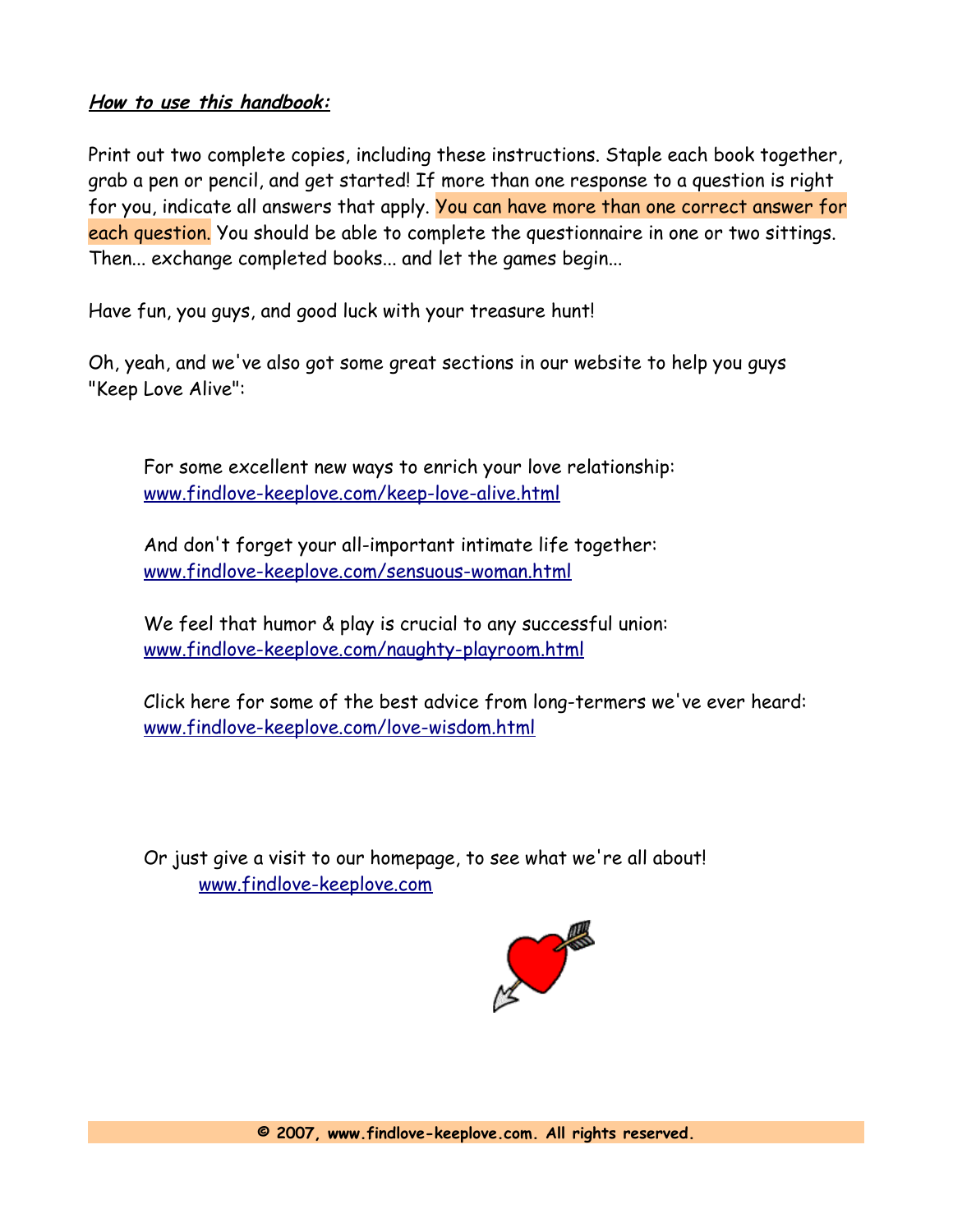

## **GREEN LIGHT: "Getting to Know You"**

## **This is me! (Personality, likes & dislikes, communication, habits)**

1. Is there one thing your partner does that really annoys you?

\_\_\_\_\_\_\_\_\_\_\_\_\_\_\_\_\_\_\_\_\_\_\_\_\_\_\_\_\_\_\_\_\_\_\_\_\_\_\_\_\_\_\_\_\_\_\_\_\_\_\_\_\_\_\_\_

\_\_\_\_\_\_\_\_\_\_\_\_\_\_\_\_\_\_\_\_\_\_\_\_\_\_\_\_\_\_\_\_\_\_\_\_\_\_\_\_\_\_\_\_\_\_\_\_\_\_\_\_\_\_\_\_

2. Do you feel he/she is "anal" or obsessed about anything? \_\_\_\_\_\_\_\_

3. Do you think it is ever okay to express anger in a physical manner  $(hitting, slapping)$ ?

4. Do you think you have a bad temper? \_\_\_\_\_ What do you do when you lose your temper? \_\_\_\_\_\_\_\_\_\_\_\_\_\_\_\_\_\_\_\_

## 5. I am:  $\Box$  A morning person (cheerful and chipper when I wake up).

- $\Box$  A night person (& grouchy when I wake up in the morning).
- $\Box$  Neither, pretty much the same both morning and night.

\_\_\_\_\_\_\_\_\_\_\_\_\_\_\_\_\_\_\_\_\_\_\_\_\_\_\_\_\_\_\_\_\_\_\_\_\_\_\_\_\_\_\_\_\_\_\_\_\_\_\_\_\_\_\_\_

- 6. I am:  $\Box$  Almost always neat, clean and organized.
	- Pretty clean but not always so neat.
	- $\Box$  Casual and cluttered.
	- $\Box$  Being neat and organized is just not that important to me.
	- $\Box$  Messy, but willing to clean up my act for a roommate.
	- $\Box$  A slob around the house and I don't really care.
- 7. I think it is important for a couple to:
	- $\Box$  Have sit-down talks fairly often to clear the air.
	- $\Box$  Have serious discussions only when things get too edgy.
	- $\Box$  I don't like to have serious discussions at all, but I will if my mate insists.
	- $\Box$  I prefer to deal with things by NOT having lengthy discussions.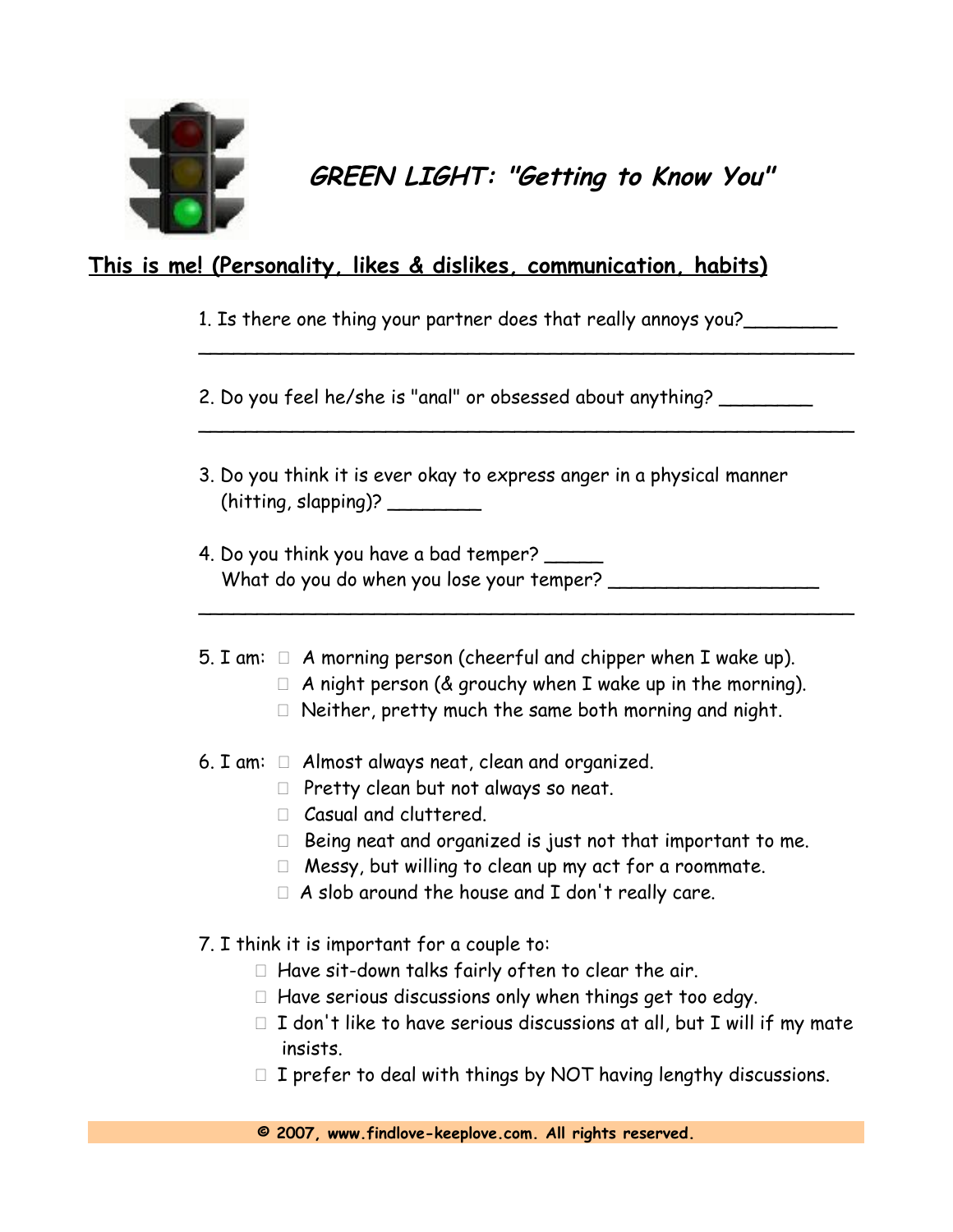

- 8. I:  $\Box$  Am a hugger and kisser, often very affectionate.
	- Will hold hands and kiss in public.
	- $\Box$  Generally only give hugs or kisses if my mate initiates it.
	- $\Box$  Don't feel real comfortable with hugging and kissing spontaneously.
	- $\Box$  Am very private and do not like such intimacy unless we are making love.
- 9. I feel that:
	- Everyone deserves some privacy, and emails, letters and passwords should be kept private.
	- $\Box$  I will respect my partners privacy and will not snoop in their mail, wallet, cellphone, computer, etc.
	- $\Box$  I will respect their privacy if they want it that way, but I don't think it should be necessary.
	- $\Box$  There should be no secrets; privacy rules like this should not be necessary or adhered to in a good relationship.
- 10. What do you like most about your partner's personality?

- 11. If you could change one thing about your partner's appearance, what would make them more attractive to you?\_\_\_\_\_\_\_\_\_\_\_\_\_\_\_\_\_\_\_\_\_\_\_
- 12. Does your partner take baths, brush teeth and groom often enough for your taste?

 $\overline{\phantom{a}}$  , and the set of the set of the set of the set of the set of the set of the set of the set of the set of the set

- 13. Name the 2 things you love most about your partner:
	- 1)\_\_\_\_\_\_\_\_\_\_\_\_\_\_\_\_\_\_\_\_\_\_\_\_\_\_\_\_\_\_\_\_\_\_\_\_\_\_\_\_\_\_\_\_\_\_\_\_\_\_\_\_  $2)$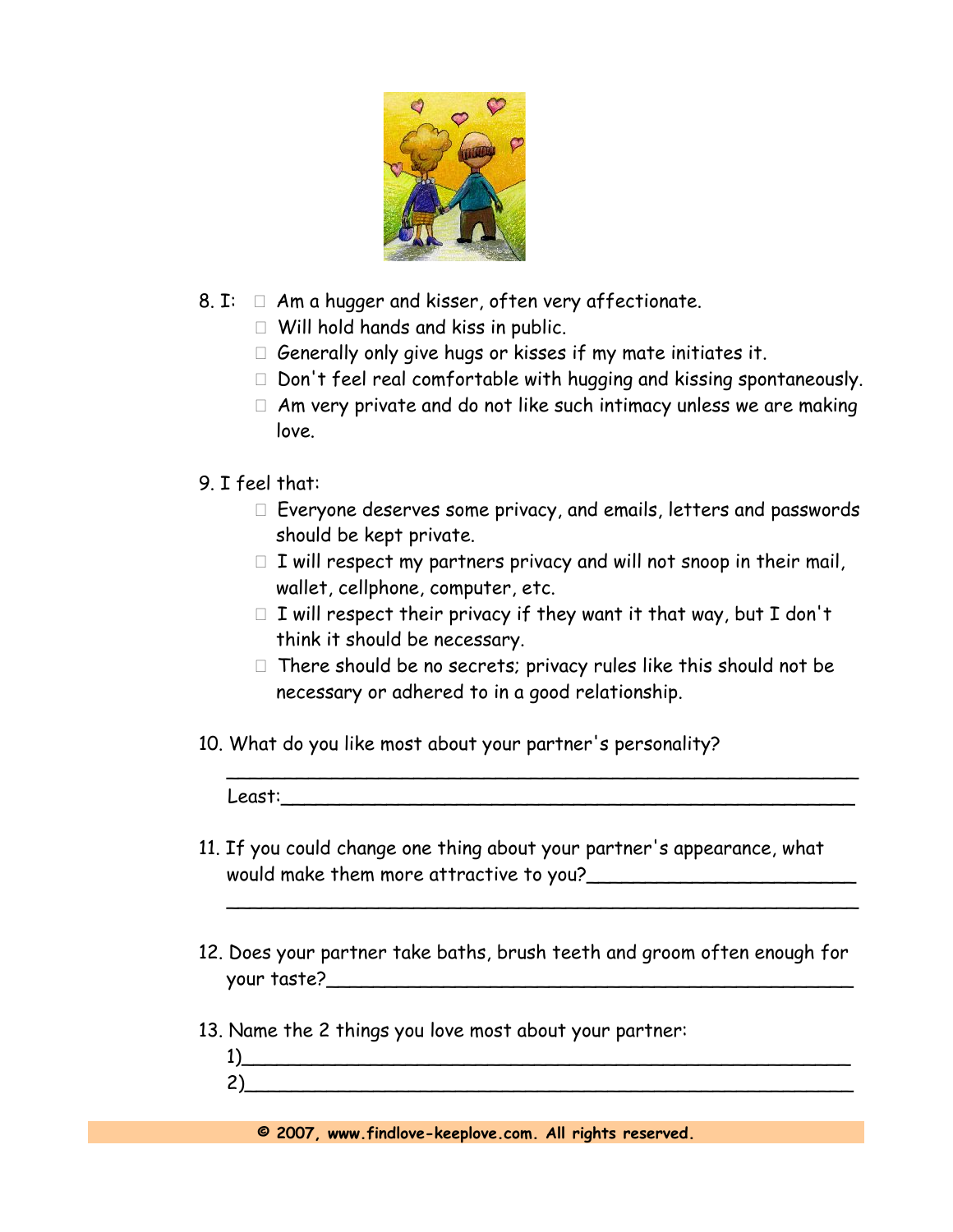14. What are your favorites?

| Band:                                                                                                                                                                                                                          |
|--------------------------------------------------------------------------------------------------------------------------------------------------------------------------------------------------------------------------------|
| Favorite food: The contract of the contract of the contract of the contract of the contract of the contract of the contract of the contract of the contract of the contract of the contract of the contract of the contract of |
| Restaurant:__________________                                                                                                                                                                                                  |
| Favorite actor: when the contract of the contract of the contract of the contract of the contract of the contract of the contract of the contract of the contract of the contract of the contract of the contract of the contr |
| Movie: <b>Movie</b>                                                                                                                                                                                                            |

15. What are your least favorites:

| Least favorite music:         |  |
|-------------------------------|--|
| Foods you hate:               |  |
| Least favorite type of movie: |  |

- 16. How often do you drink alcohol?
	- □ More than 2 drinks daily
	- □ 1-2 drinks a day
	- 3-4 drinks a week
	- □ Monthly, on occasion/socially
	- □ Rarely, on special occasions only.
	- $\Box$  I do not drink alcohol, but it's okay in moderation in my mate.
	- $\square$  How much alcohol use could you tolerate in a mate?

### 17. Smoking:

- $\Box$  I smoke, and do so in my house.
- $\Box$  I smoke, but not in the house.
- $\Box$  I smoke, but seriously plan to quit soon.
- $\Box$  I do not smoke, but can tolerate it in my house.
- $\Box$  I do not smoke, and don't want to smell it in my house.
- $\Box$  I wish my mate would quit smoking.
- $\Box$  I could not live with or have a long-term relationship with a smoker
- 18. What topics do you think you two need to talk about more? \_\_\_\_\_\_\_\_\_
- 19. Is there one question you have wanted to ask your mate but just didn't have the nerve (now's the time)?\_\_\_\_\_\_\_\_\_\_\_\_\_\_\_\_\_\_\_\_\_\_\_\_\_\_\_\_\_

 $\overline{\phantom{a}}$  , and the contract of the contract of the contract of the contract of the contract of the contract of the contract of the contract of the contract of the contract of the contract of the contract of the contrac  $\overline{\phantom{a}}$  , and the contract of the contract of the contract of the contract of the contract of the contract of the contract of the contract of the contract of the contract of the contract of the contract of the contrac

 $\overline{\phantom{a}}$  , and the contract of the contract of the contract of the contract of the contract of the contract of the contract of the contract of the contract of the contract of the contract of the contract of the contrac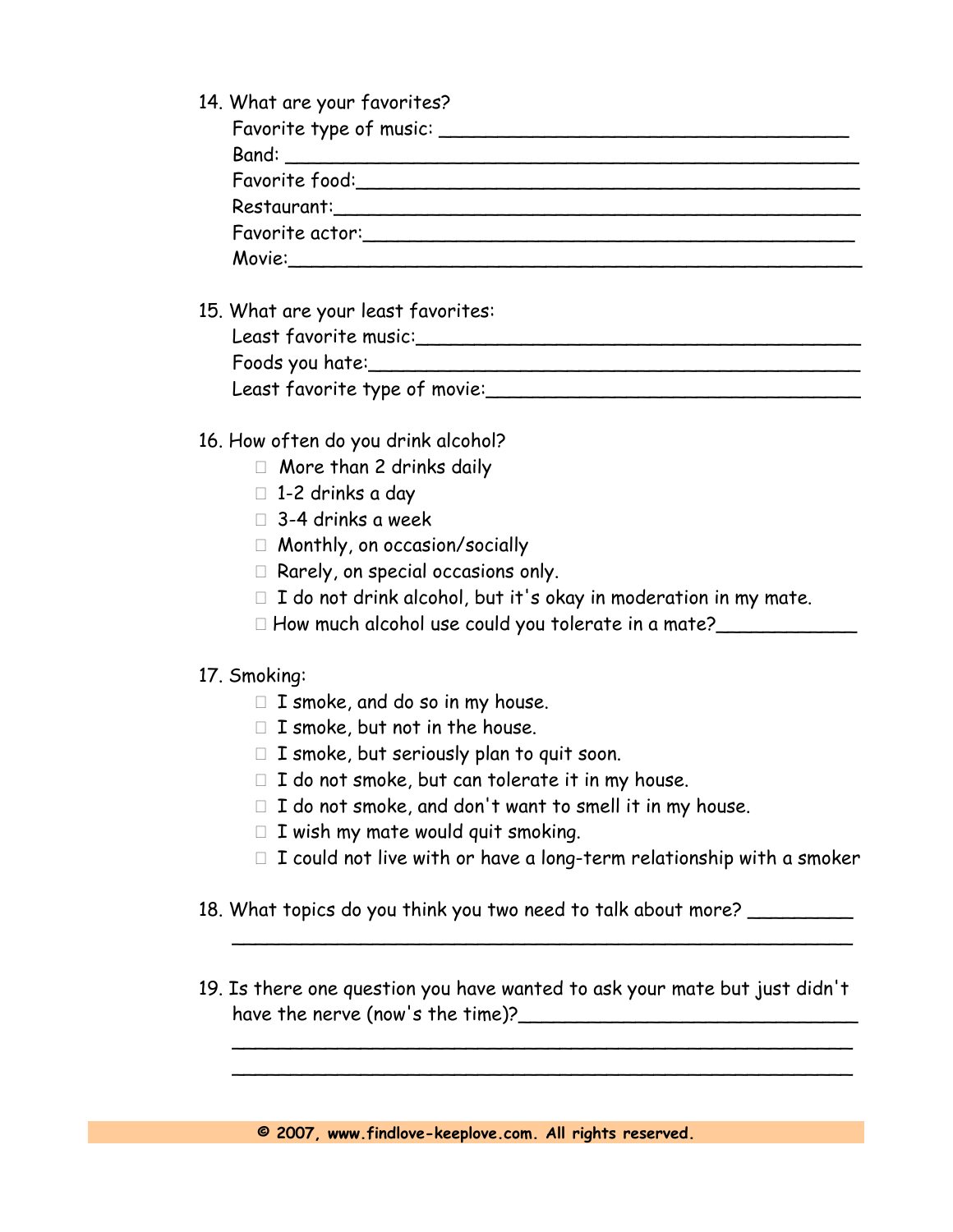

## **My interests (Pets, hobbies, travel, entertainment)**

- 20. As far as travel, I would like to:
	- $\Box$  See most of my country.
	- $\Box$  Take a cruise to Alaska or the Caribbean.
	- □ Tour Europe or the Orient.
	- $\Box$  I have always wanted to go:
	- $\Box$  Travel to a new state or country every year.
	- $\Box$  Stick close to home and save the money.

## 21. My idea of a good vacation is:

- $\Box$  Tent camping and fishing trip.
- $\Box$  Gamble in Vegas.
- $\Box$  Rent a motor home and hit the road.
- $\Box$  Rent a cabin in the mountains.
- $\Box$  Stay in a bungalow on the beach.
- $\Box$  Experience cultural events and fancy restaurants in the big city.

 $\overline{\phantom{a}}$ 

- $\Box$  Tour an amusement park like Disney.
- □ Backpack across Europe.
- $\Box$  I want to do them all before I die.

### 22. The best vacation I ever took was:

### 23. I am:

- $\Box$  Mechanically inclined and enjoy fixing things.
- $\Box$  Able to figure out how to fix it with the manual.
- Not very handy with mechanical things.
- $\Box$  More apt to pay someone to fix it than get involved.
- Hopelessly NON-mechanical.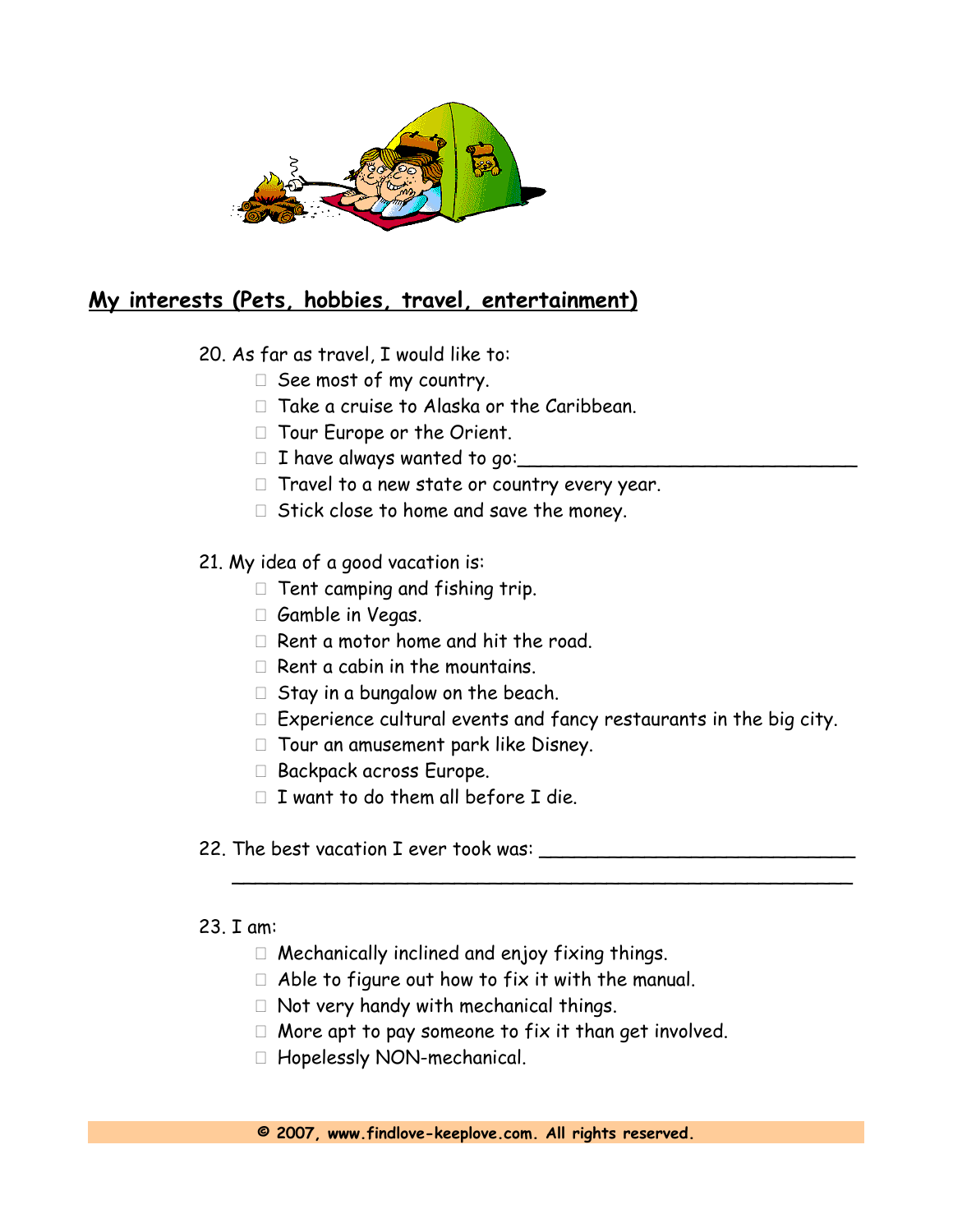## 24. Sports:

- $\Box$  I will watch anything on TV with a ball involved. I love sports.
- $\Box$  It is important to me to see sporting events in person sometimes.
- $\Box$  I enjoy watching sports every weekend.
- □ I spend about \_\_\_\_\_\_\_ hours per week watching sports.
- I love my: Monday Night football, Nascar, March Madness (circle) other
- $\Box$  I will occasionally watch a game on TV, but not weekly.
- $\Box$  I do not have much interest in sports, and rarely watch it on TV.
- $\Box$  I hate the sound of squeaking basketball shoes, the crack of a bat, or revving engines, but will tolerate my mate watching in moderation.
- $\Box$  I don't think I could tolerate more than very occasional watching of sports by my mate.

## 25. Television:

- $\Box$  I think it's pretty much a waste of time and a curse on mankind.
- $\Box$  I don't care for it that much, but don't care if others want to watch.
- $\Box$  I might watch 4-5 hours per week.
- $\Box$  I watch daytime TV every day.
- $\Box$  I enjoy watching at least 2 hours most nights.
- $\Box$  I'll be honest, I love watching TV, and it's on a lot.
- $\Box$  I find it hard to give up control of the clicker.
- $\Box$  I would insist on "equal clicker time".

## 26. Computer time:

- $\Box$  I hardly ever go online.
- $\Box$  I go online daily to check email and do a few basic tasks.
- $\Box$  I spend more than 2 hours per day online (outside of work).
- $\Box$  I enjoy online games and often play them.
- $\Box$  I am online for hours at night.
- $\Box$  I go to chatrooms and talk with members of the opposite sex.
- $\Box$  I would not approve if my mate chatted online with members of the opposite sex.
- $\Box$  I visit explicit adult websites.
- My computer travels are my own business and should stay private.
- 27. I have a talent or skill that my mate doesn't know about and this is it:\_\_\_\_\_\_\_\_\_\_\_\_\_\_\_\_\_\_\_\_\_\_\_\_\_\_\_\_\_\_\_\_\_\_\_\_\_\_\_\_\_\_\_\_\_\_\_\_\_\_\_\_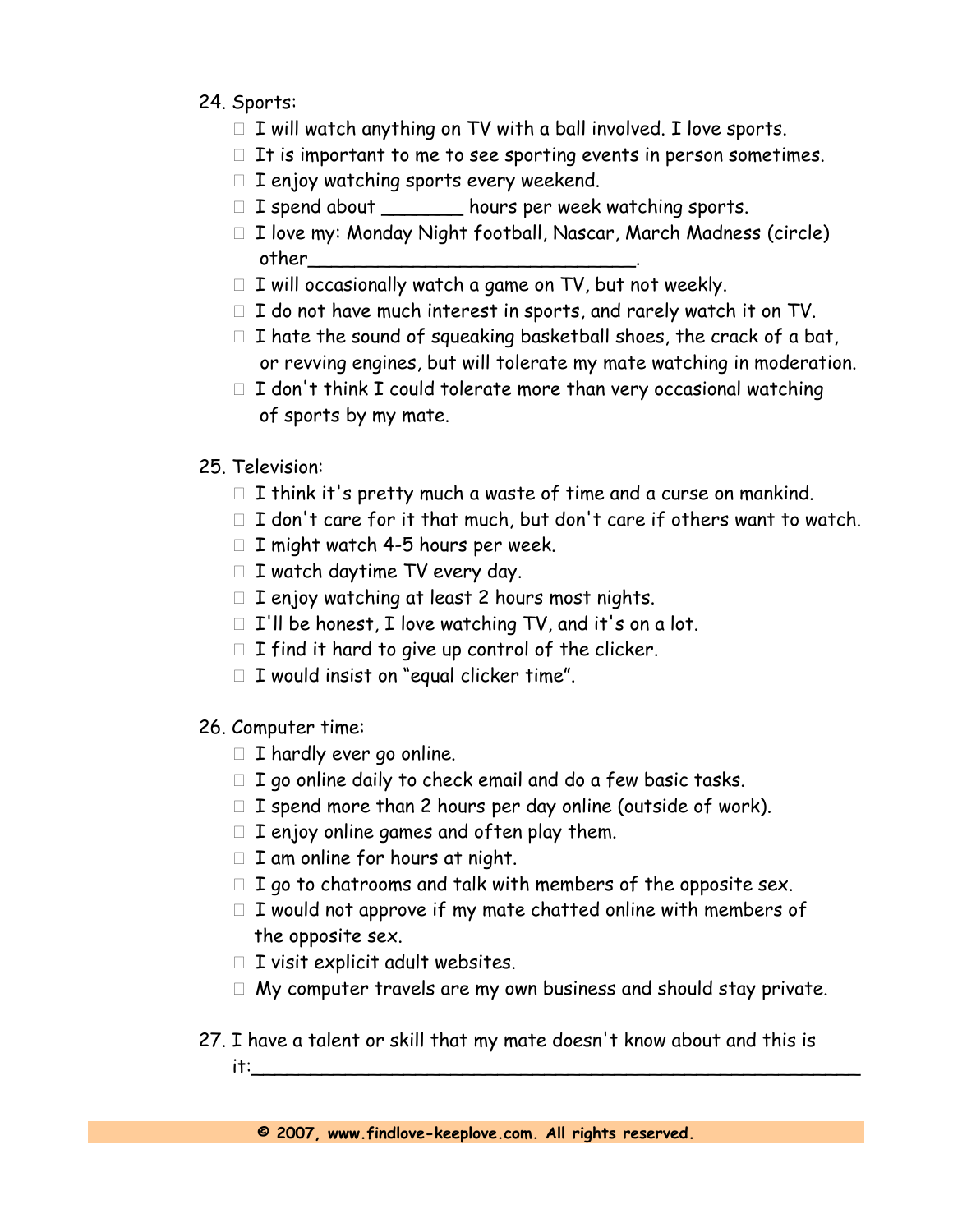

### 28. Pets: I am a:

- $\Box$  Total animal lover, and must have a pet in my life.
- Circle all that apply: small yappy dog person, big slobbery dog person, cat person, bird lover, reptile-maniac, aquarium lover.
- $\Box$  Not that interested, but I would tolerate if my mate wanted them.
- $\Box$  I would be willing to help care for my mate's pets.
- $\Box$  I hate having animals in the house.
- $\Box$  I am allergic to animals:

## 29. Cooking:

- $\Box$  I mostly eat out.
- $\Box$  I can: Boil eggs and microwave popcorn, and mostly eat prepackaged foods.
- $\Box$  I can make several homemade dishes and don't mind cooking them occasionally.
- $\Box$  I cook almost daily because I feel like I should.
- $\Box$  I enjoy cooking most every day and like to try new dishes.
- $\Box$  I can cook a gourmet meal and love to treat others to great food.
- 30. How do you most like to spend a weekend off?
	- $\Box$  Lazing around the house, reading or watching TV or rented movies.
	- $\Box$  Catching up on chores, home improvement, yard work.
	- $\Box$  Spending some time alone with my favorite hobbies, which are:

 $\overline{\phantom{a}}$  , and the contract of the contract of the contract of the contract of the contract of the contract of the contract of the contract of the contract of the contract of the contract of the contract of the contrac

- $\Box$  Taking my mate out to dinner and a movie.
- $\Box$  I love to get out and party!
- 31. Art and culture (art galleries, symphony/opera, ballet, live theater):
	- $\Box$  Are important in my life, and I spend time enjoying it.
	- $\Box$  Not really very interested, but I would go if my mate wanted to.
	- $\Box$  Honestly, it bores me.
	- $\Box$  Frankly, I'd rather have a root canal.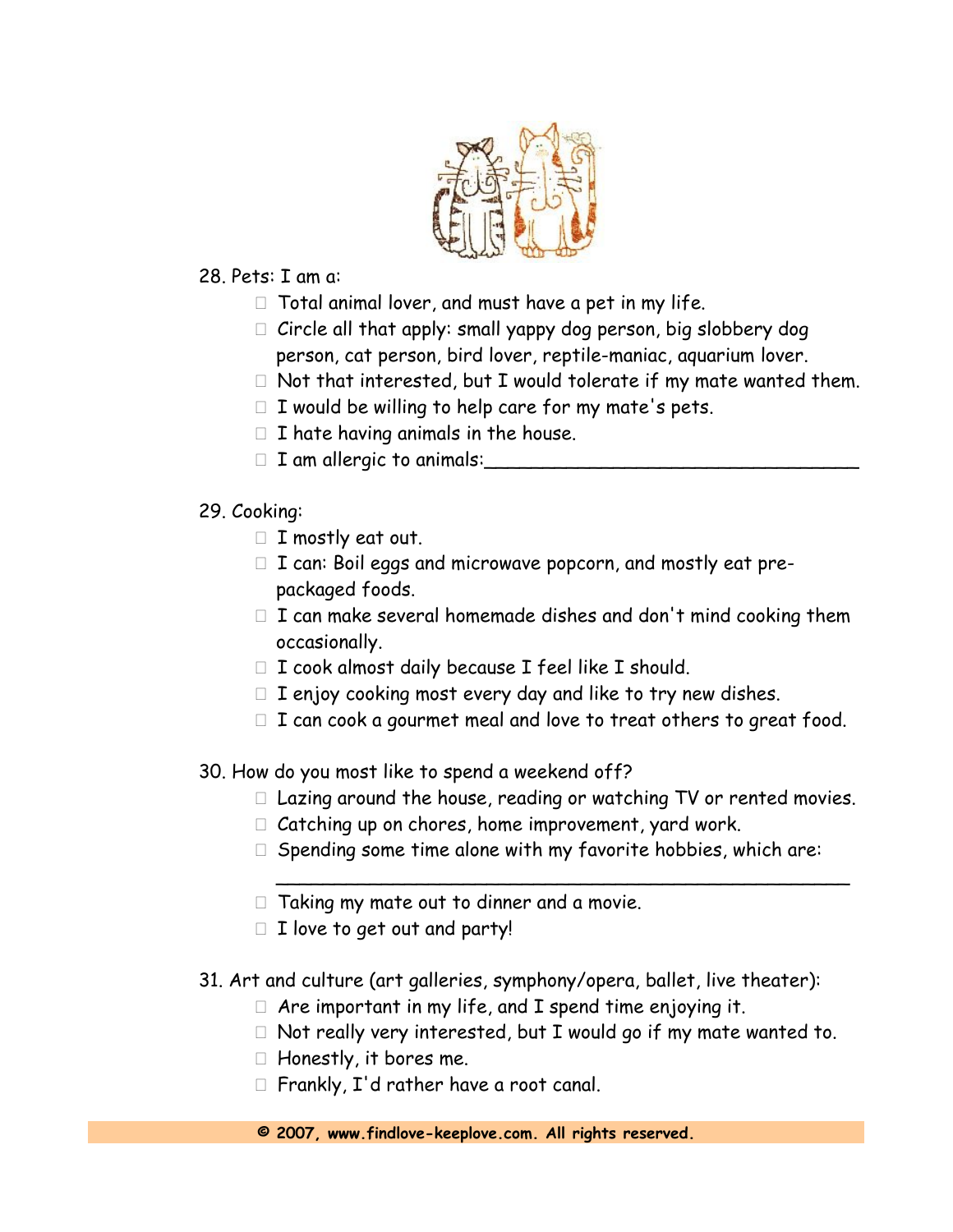

## **Relationships (dating, friends, family, holidays)**

- 32. As far as socializing, I enjoy:
	- $\Box$  Staying home mostly.
	- $\Box$  Going out to eat occasionally with my mate.
	- $\Box$  Seeing one or two close friends every week or two.
	- $\Box$  Getting together often with small groups of friends.
	- $\Box$  Big parties and social events.
	- Going out to clubs/dancing.
- 33. Gifts to you from your honey:
	- $\Box$  It is important to me that my mate spend time thinking of a gift for me, and figure it out on his/her own, even if it's not perfect.
	- $\Box$  I enjoy receiving: flowers, jewelry, clothes, chocolates, surprise me.
	- $\Box$  Honestly, I have been disappointed with most of the gifts I have ever received, and would rather give hints than be disappointed.
- 34. Now it's your turn to give:
	- $\Box$  I like to spend time figuring out exactly what my partner wants and enjoy delighting him/her with it.
	- $\Box$  We should decide on a gift spending limit of  $\frac{1}{2}$
	- $\Box$  My partner should not be disappointed with my gift, it's the thought that counts.
	- $\Box$  Just tell me what you want and I'll get it!
	- $\Box$  I would like to be given some hints or several desirable choices so I won't disappoint.

\_\_\_\_\_\_\_\_\_\_\_\_\_\_\_\_\_\_\_\_\_\_\_\_\_\_\_\_\_\_\_\_\_\_\_\_\_\_\_\_\_\_\_\_\_\_\_\_\_\_\_

35. What is the best gift you ever received, and why was it so  $\epsilon$  special?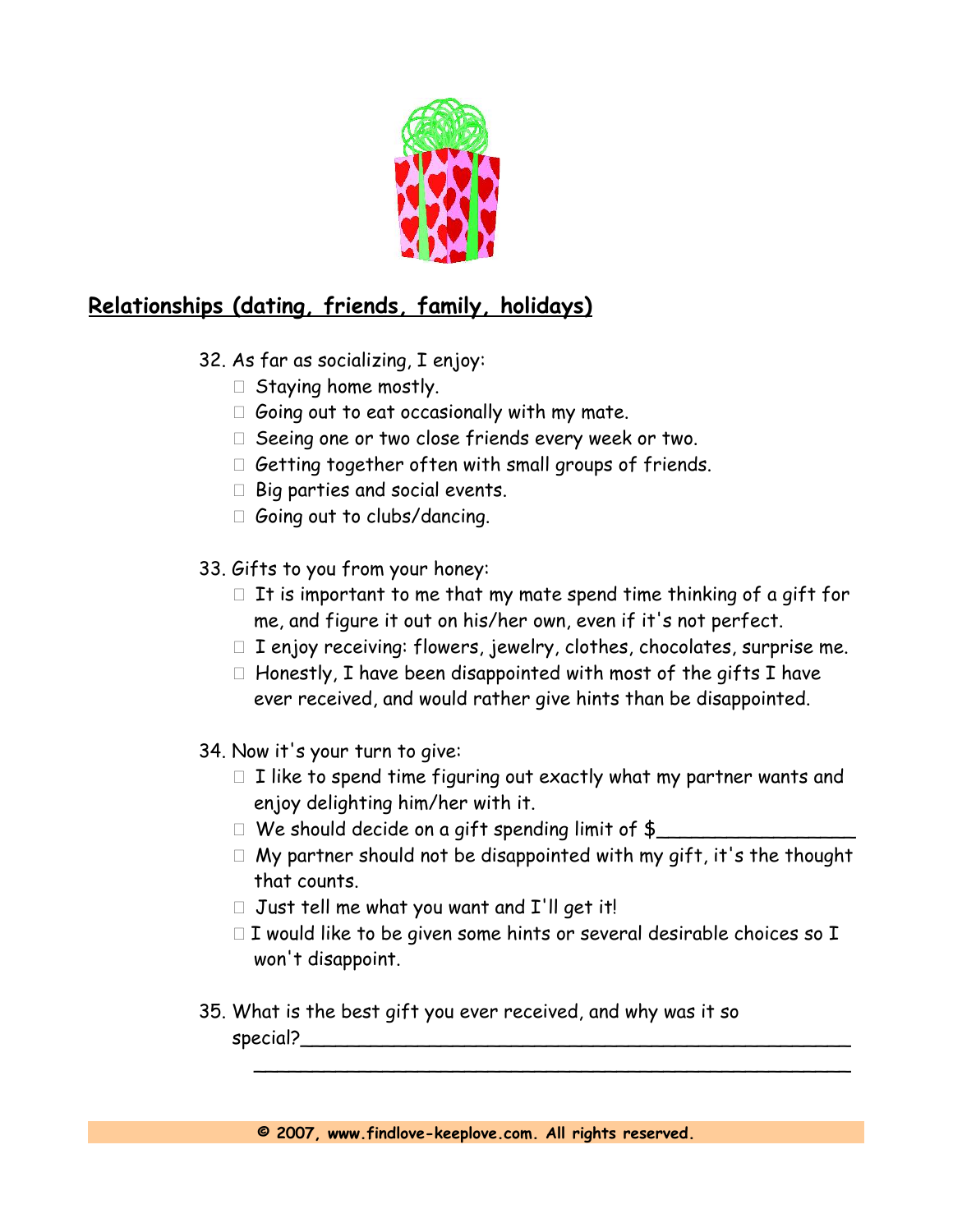

36. How do you like to celebrate the holiday season?

- $\Box$  Decorate the house and yard.
- $\Box$  Plan a big meal and invite the whole family over.
- $\Box$  Quiet time alone with mate and the kids, exchanging gifts.
- $\Box$  Travel somewhere special for the holidays.
- $\Box$  Donate some time volunteering for charitable causes.
- $\Box$  Church is important to me during the holidays.
- 37. What types of "dates" do you enjoy most?\_\_\_\_\_\_\_\_\_\_\_\_\_\_\_\_\_\_\_\_\_\_

What was the best date you two have ever been on together?

 $\overline{\phantom{a}}$  , and the contract of the contract of the contract of the contract of the contract of the contract of the contract of the contract of the contract of the contract of the contract of the contract of the contrac

 $\overline{\phantom{a}}$ 

- 38. Do you find it hard to say "I love you"? Is it important to you to hear "I love you" often from your mate?
- 39. What do you think of your mate's parents/family?
	- $\Box$  I think they are great, and like to see them often.
	- $\Box$  I enjoy them for an occasional evening.
	- $\Box$  They really are not my type of people, but I want to keep the peace.
	- $\Box$  Honestly, I don't feel comfortable and would rather not spend much time with them.
- 40. Name something positive you have learned from your mate:\_\_\_\_\_\_\_\_\_\_
- 41. Do you think you have a great relationship, or do you feel like you two need to work on things?

 $\overline{\phantom{a}}$  $\overline{\phantom{a}}$  , and the contract of the contract of the contract of the contract of the contract of the contract of the contract of the contract of the contract of the contract of the contract of the contract of the contrac

 $\overline{\phantom{a}}$  , and the contract of the contract of the contract of the contract of the contract of the contract of the contract of the contract of the contract of the contract of the contract of the contract of the contrac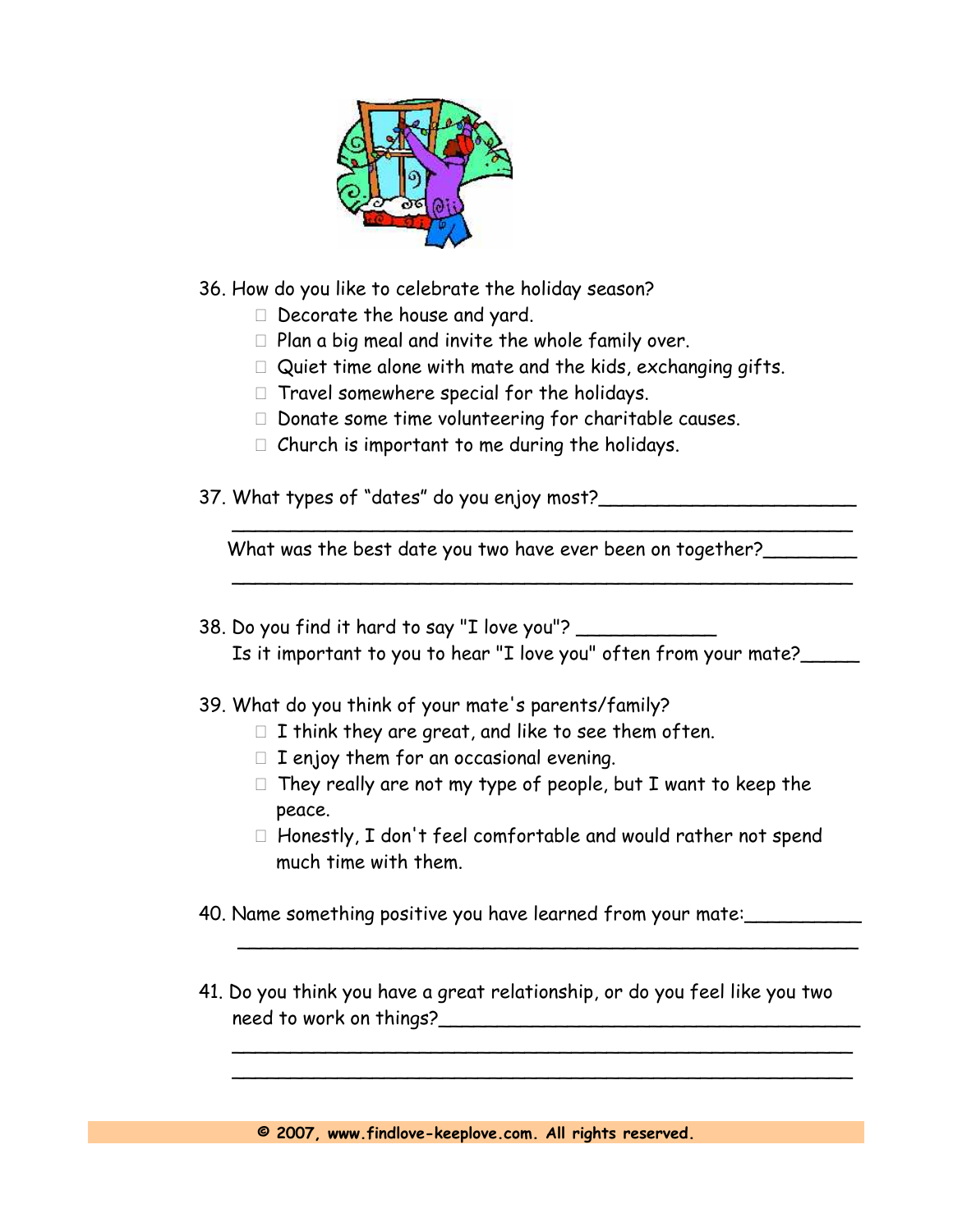

42. Do you think you could live the rest of your life with your mate just the way he/she is now?\_\_\_\_\_\_\_\_\_\_\_\_\_\_\_\_\_\_\_\_\_\_\_ Or what would they have to change in order for you to possibly commit to them?

 $\overline{\phantom{a}}$  , and the contract of the contract of the contract of the contract of the contract of the contract of the contract of the contract of the contract of the contract of the contract of the contract of the contrac

43. Do you think you or your mate should bail out adult children by giving them money or letting them live at home?\_\_\_\_\_\_\_\_\_\_\_\_\_\_\_\_\_\_\_\_\_\_ Would you have a problem with it if your spouse ever did that?

 $\overline{\phantom{a}}$  , and the contract of the contract of the contract of the contract of the contract of the contract of the contract of the contract of the contract of the contract of the contract of the contract of the contrac

 $\overline{\phantom{a}}$  , and the contract of the contract of the contract of the contract of the contract of the contract of the contract of the contract of the contract of the contract of the contract of the contract of the contrac

- 44. What is the best relationship advice you have ever heard?\_\_\_\_\_\_\_\_\_\_\_\_\_\_\_\_\_\_\_\_\_\_\_\_\_\_\_\_\_\_\_\_\_\_\_\_\_\_\_\_\_\_\_\_\_\_\_\_
- 45. Your past dating history:
	- $\Box$  I didn't really date that much.
	- $\Box$  Fairly pleasant dating past.
	- $\Box$  I was pretty much a "player", successful dater.
	- $\Box$  Hits 'n misses with romance.
	- $\Box$  Hurt a couple of times.
	- $\Box$  I have been hurt badly and I'm not really over it yet.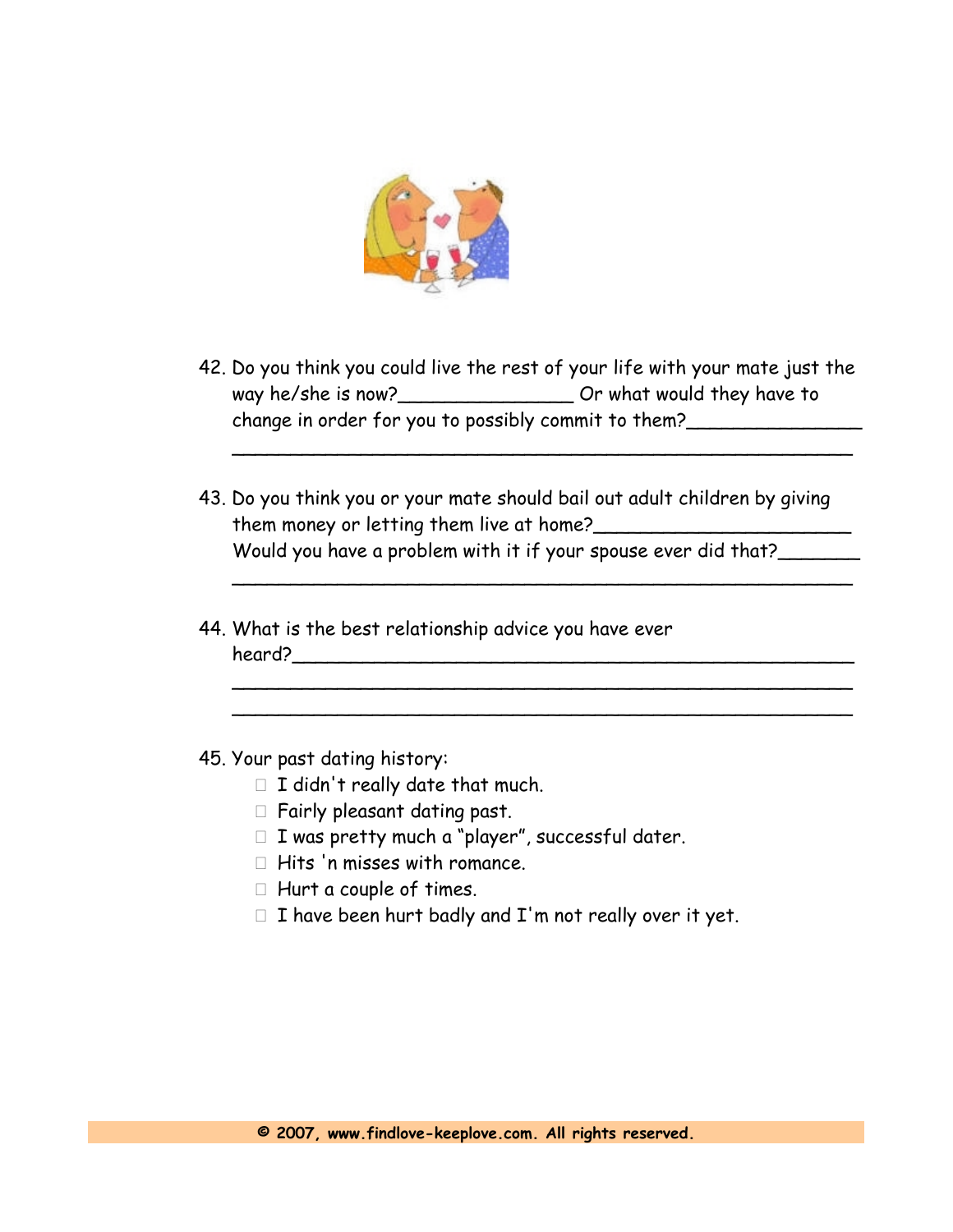

**YELLOW LIGHT: "We're an item"**

## **Home & homelife, chores**

- 46. Ugh! The chores!
	- For each one listed, rate how you feel about doing them:
	- (1- hate and refuse to do it, 2- dislike but will take my turn at it,
	- 3-neutral about this one, 4-don't really mind doing that,

5-enjoy this one and don't mind at all):

| Vacuuming and dusting             |
|-----------------------------------|
| Mopping the floor____             |
| Cleaning the bathroom             |
| Take out the garbage___           |
| Dish washing chores___            |
| $C$ ooking $\_\_\_\_\_\_\_\_\_$   |
| Laundry______                     |
| Ironing (What?)____               |
| Grocery shopping                  |
| Yard maintenance                  |
| Washing the car                   |
| Minor car maintenance/oil change_ |
| Help kids with homework_          |
| Discipline children_              |
| Walk the dog                      |
| Clean the litter box              |

47. Are you willing to sit down with your partner and work out a chore schedule that splits these tasks in half?\_\_\_\_\_\_\_\_\_\_\_\_\_\_\_\_\_\_\_\_\_\_\_\_ Or do you feel that the woman should do most of the domestic chores, and men most of the outside work? (Be honest,now) Or is there another solution that will work for your partnership?

 $\overline{\phantom{a}}$  , and the contract of the contract of the contract of the contract of the contract of the contract of the contract of the contract of the contract of the contract of the contract of the contract of the contrac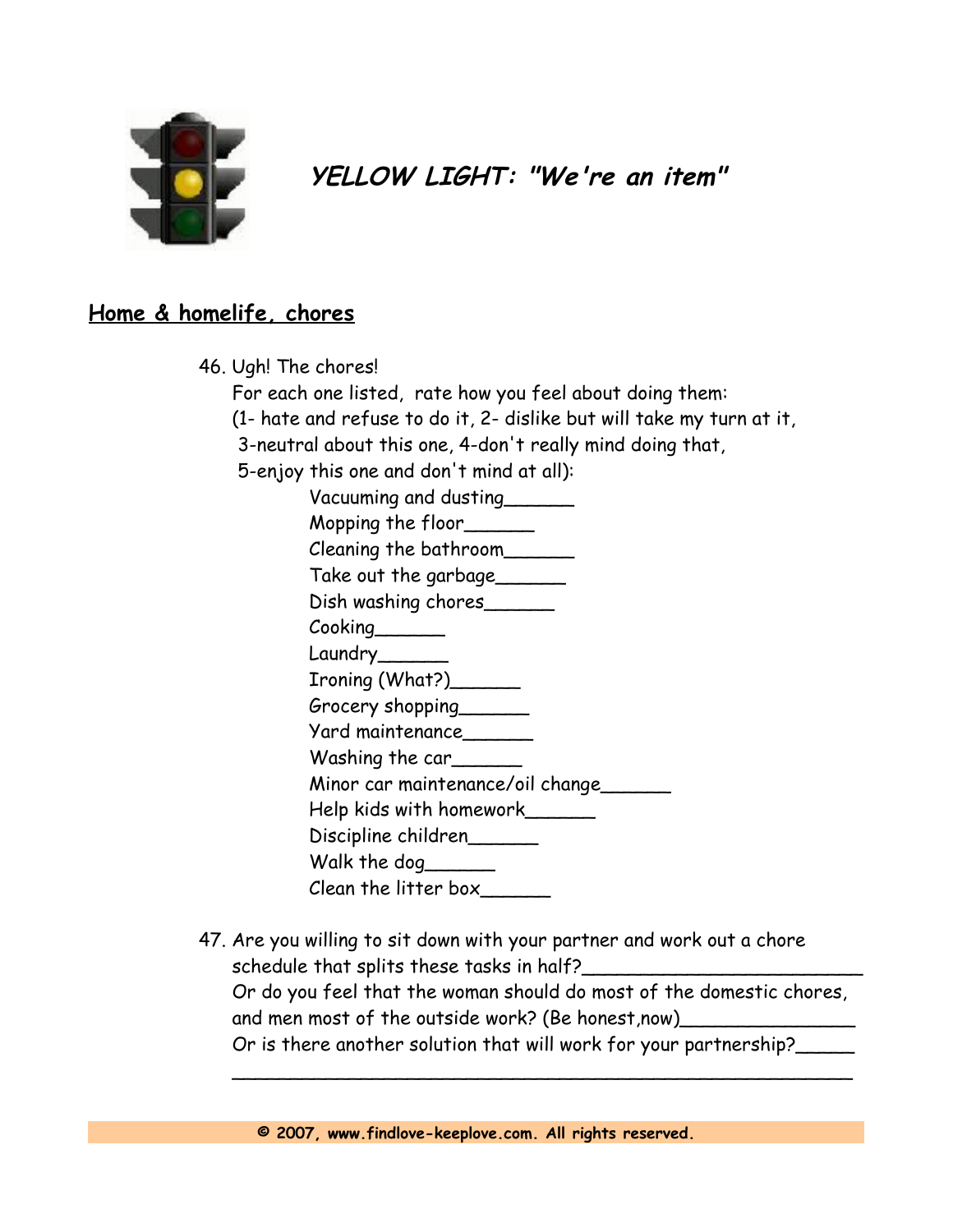

48. Pick two:

- $\Box$  The toilet paper should come out over the top of the roll.
- $\Box$  The paper should come out from the bottom.
- $\Box$  Doesn't matter, as long as there's some hanging there.
- $\Box$  The man should lower the toilet seat after use.
- $\Box$  The woman should raise the toilet seat after use.
- $\Box$  This is not important to me. I always check before sitting down.
- 49. Who should clean the toilet?
	- $\Box$  Take turns, absolutely, once or twice weekly.
	- $\Box$  It's the woman's job; she cleans the toilet, I change the oil.
	- $\Box$  I don't mind it, and would be willing to do it most of the time.
	- $\Box$  Let it stay dirty.
	- $\Box$  Hire someone else to do it.
- 50. As far as interior decorating:
	- $\Box$  I really have no interest and pretty much leave it up to my mate.
	- $\Box$  I would like to be in on major decorating decisions.
	- $\Box$  Let's plan the decorating scheme together.
	- $\Box$  I enjoy home decoration and have some great ideas for it.
	- $\Box$  I hope to pretty much have free reign with this by myself.
- 51. How do you like to see your house kept:
	- $\Box$  Dishes put away every night, counters wiped down, beds made daily; pretty much always clean and neat.
	- Okay to occasionally have dishes in the sink and unmade beds.
	- $\Box$  We tend to these things every 2-3 days; we are busy people.
	- $\Box$  Big cleanup when we can't stand it anymore.
	- $\Box$  Our house looks much different when company's coming over.
	- □ So who makes beds anymore?
	- $\Box$  We should hire a housecleaner to come in once or twice a week.
	- $\Box$  Kids should be made to help out with household chores daily.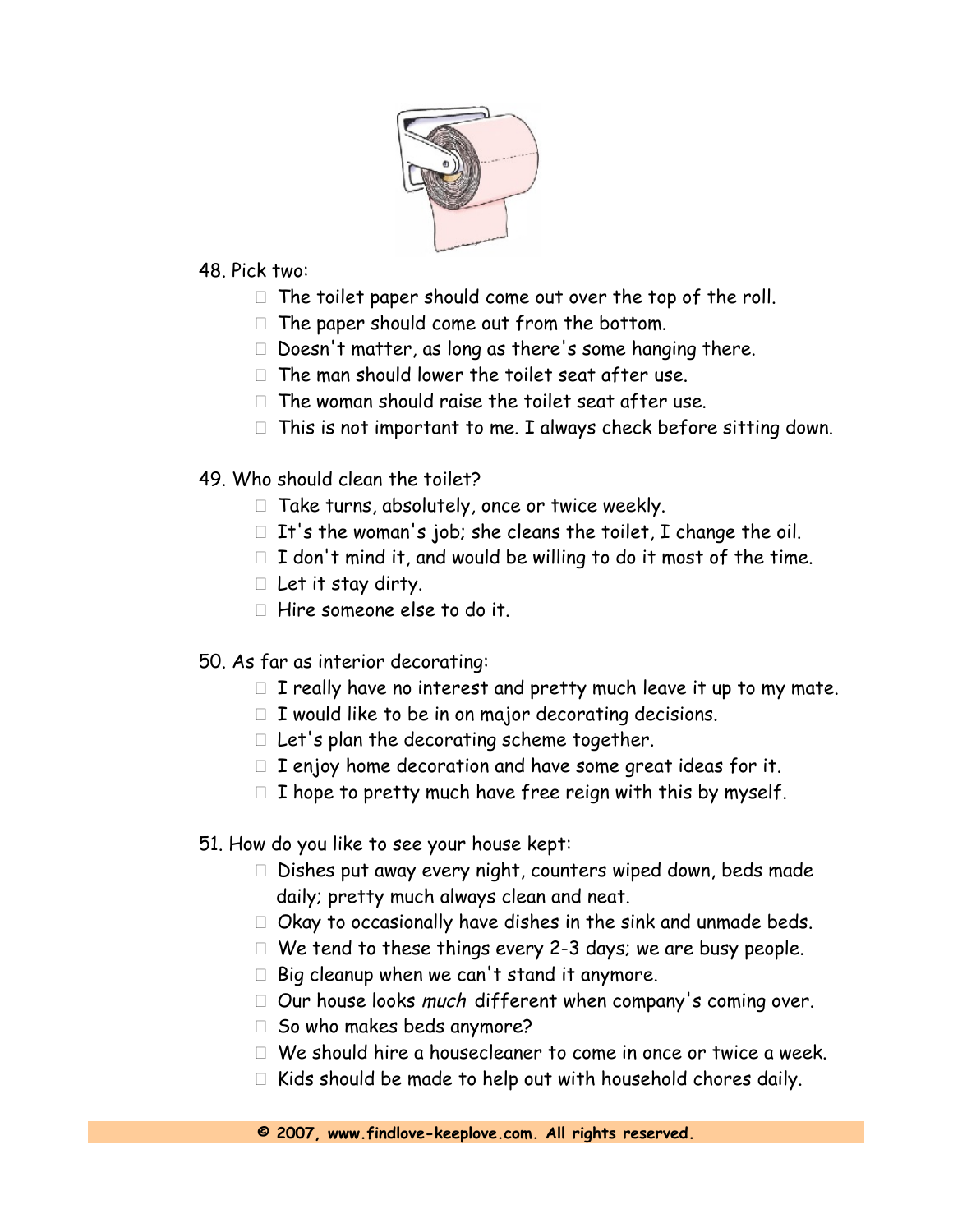

## **Career, education and dreams for the future**

52. Is there a skill or talent you wished you had learned or developed, that you never got around to (ie: play golf, learn to ski, write a book, play a musical instrument, take up painting)?\_\_\_\_\_\_\_\_\_\_\_\_\_\_\_\_\_\_\_\_\_\_\_\_\_

 $\overline{\phantom{a}}$  , and the contract of the contract of the contract of the contract of the contract of the contract of the contract of the contract of the contract of the contract of the contract of the contract of the contrac

- 53. If your partner wanted to quit work to go back to school or pursue a dream (like writing a book), how long would you be willing to support them?\_\_\_\_\_\_\_\_\_\_\_\_\_\_\_\_\_\_\_
- 54. If your mate received a better job offer in another locale, would you be willing to move? $\sqrt{2}$
- 55. Would it be okay or preferred if your mate did not work (outside the home)?\_\_\_\_\_\_\_\_\_\_\_\_\_\_\_\_\_\_\_\_\_\_\_\_\_\_\_\_\_\_\_\_\_\_\_\_\_\_\_\_\_\_\_\_\_\_

 $\overline{\phantom{a}}$  , and the contract of the contract of the contract of the contract of the contract of the contract of the contract of the contract of the contract of the contract of the contract of the contract of the contrac  $\overline{\phantom{a}}$  , and the contract of the contract of the contract of the contract of the contract of the contract of the contract of the contract of the contract of the contract of the contract of the contract of the contrac

 $\overline{\phantom{a}}$  , and the contract of the contract of the contract of the contract of the contract of the contract of the contract of the contract of the contract of the contract of the contract of the contract of the contrac

 $\overline{\phantom{a}}$  , and the contract of the contract of the contract of the contract of the contract of the contract of the contract of the contract of the contract of the contract of the contract of the contract of the contrac  $\overline{\phantom{a}}$  , and the contract of the contract of the contract of the contract of the contract of the contract of the contract of the contract of the contract of the contract of the contract of the contract of the contrac

 $\overline{\phantom{a}}$  , and the contract of the contract of the contract of the contract of the contract of the contract of the contract of the contract of the contract of the contract of the contract of the contract of the contrac

 $\overline{\phantom{a}}$  , and the contract of the contract of the contract of the contract of the contract of the contract of the contract of the contract of the contract of the contract of the contract of the contract of the contrac

- 56. Are you happy with your current job or career?\_\_\_\_\_\_\_\_\_\_\_\_\_\_\_\_\_ What plans do you have for your career in the future?
- 57. What is your biggest disappointment in your intellectual life?\_\_\_\_\_\_\_\_

Do you plan to fix that?\_\_\_\_\_\_\_\_ If so, how and when?\_\_\_\_\_\_\_\_\_\_\_

58. What do you enjoy most about your current job?\_\_\_\_\_\_\_\_\_\_\_\_\_\_\_\_\_

What do you dislike most about it?\_\_\_\_\_\_\_\_\_\_\_\_\_\_\_\_\_\_\_\_\_\_\_\_\_\_\_\_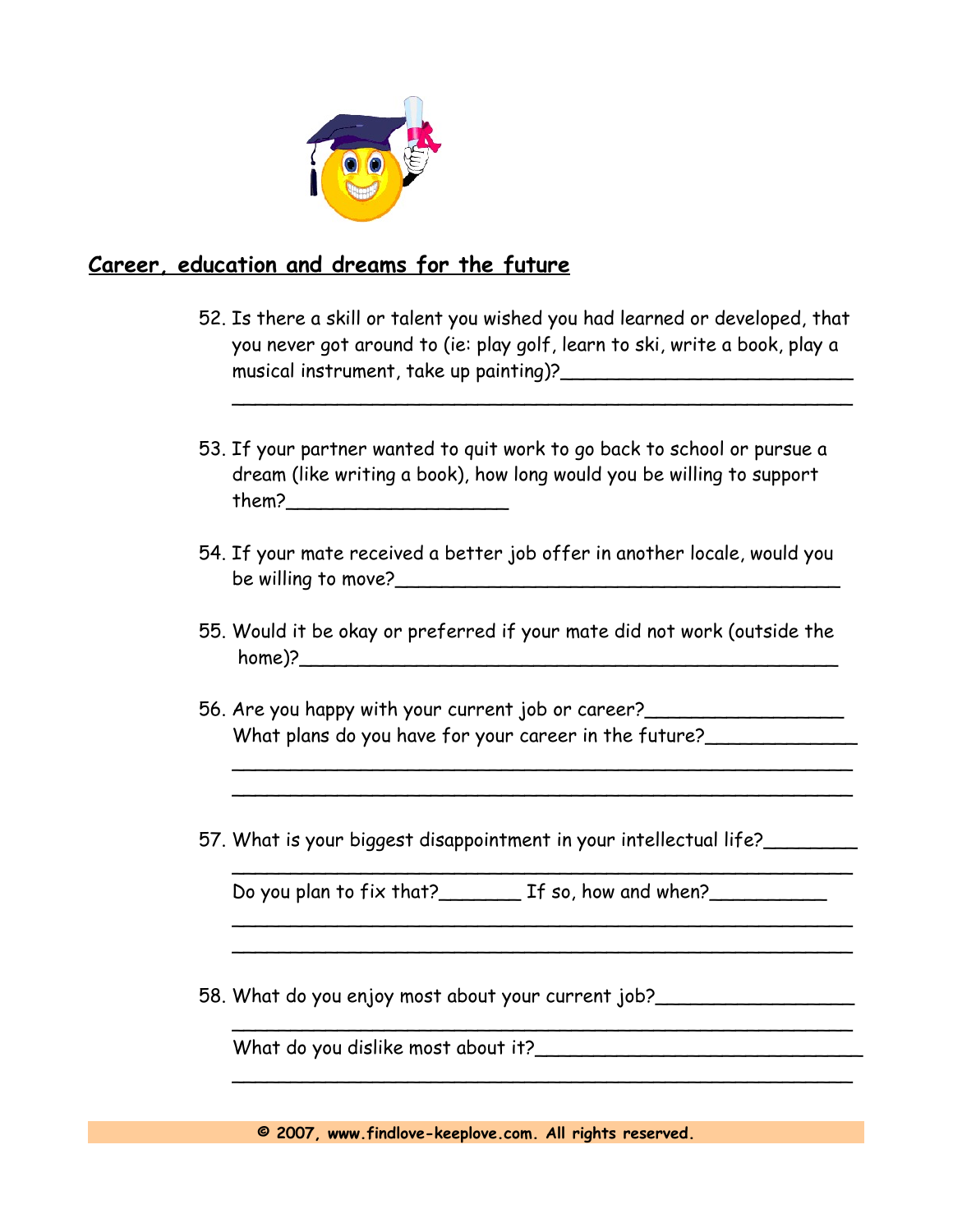

## **Religion and politics, philosophy of life**

59. Religion: What best describes you?

- $\Box$  I am very religious, attend services more than once per week, and I donate money to my church regularly. I tithe\_\_\_\_\_\_\_\_% of my income to the cause.
- $\Box$  I am very religious, and go to church weekly; I donate modest amounts of money to the church.
- $\Box$  I am religious, and attend services on occasion.
- $\Box$  My religion is:
- $\Box$  I consider myself religious, but do not belong to a church.
- $\Box$  I consider myself spiritual, but do not follow specific religious beliefs or customs.
- $\Box$  I do not consider myself to be very spiritual or religious, I guess I'm neutral.
- $\Box$  I am an agnostic (believe in a higher power, but unsure what it is).
- $\Box$  I do not believe in a God. I am an atheist.
- 60. Could you marry and/or be happy with someone who did not share your basic religious beliefs?\_\_\_\_\_\_\_\_ It doesn't matter to me what religion my mate believes in/practices?\_\_\_\_\_\_

### 61. I feel that:

- $\Box$  Most things are pre-destined to happen, and I have little power over my true destiny.
- $\Box$  Some things are pre-destined, but I also have the power to change some of what happens.
- $\Box$  Nothing is pre-destined, everything happens by chance, and I am the sole master of my future.
- $\Box$  I look to the stars for guidance in my life (horoscopes).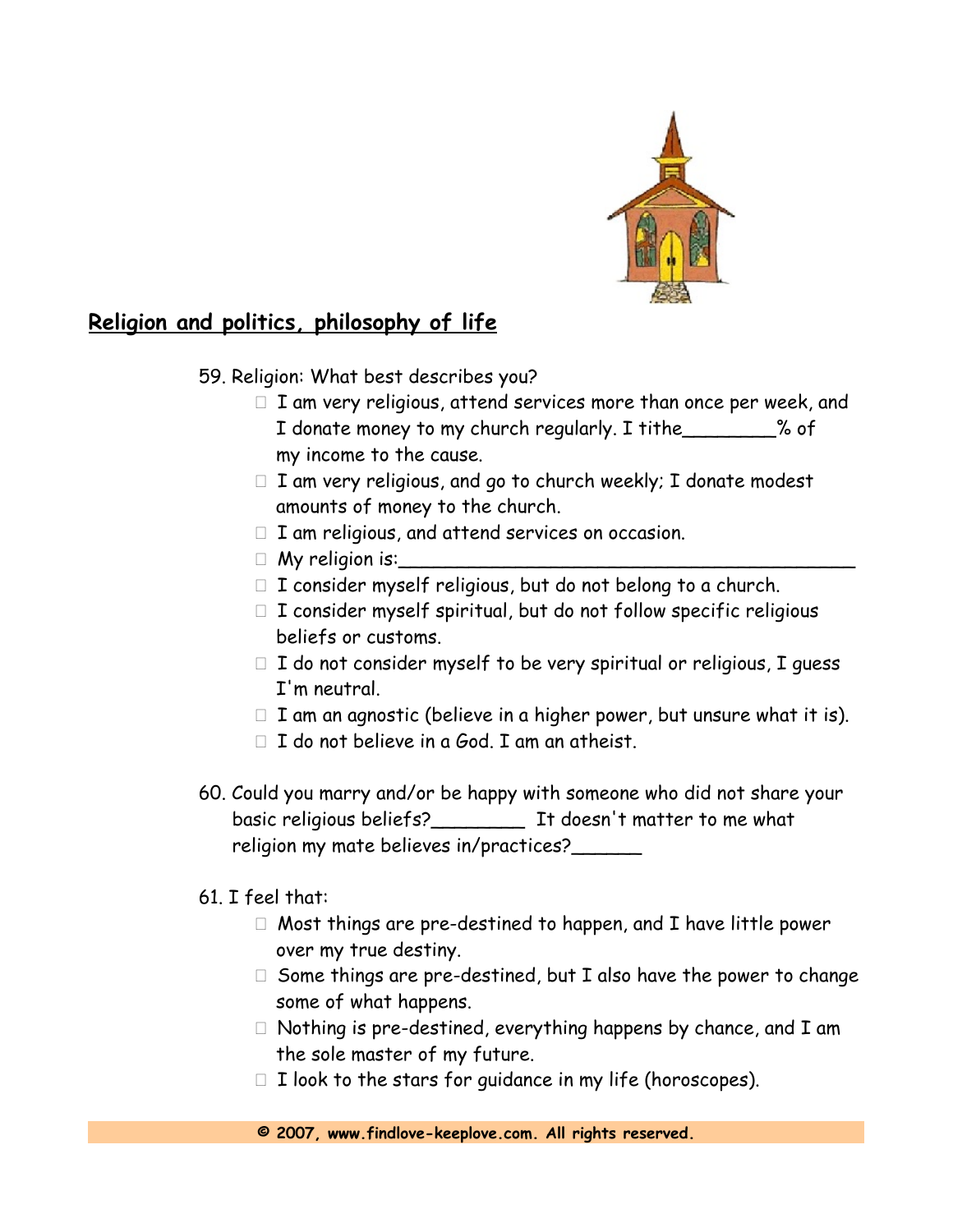- 62. I believe in: (circle all that apply): angels, ghosts, the Devil, Feng Shui, heaven & hell, UFOs, ESP, horoscopes, Tarot, love at first sight.
- 63. Regarding giving to charity:
	- $\Box$  I give often, and this is my favorite charity
	- $\Box$  I sometimes give to United Way, local shelter or the Salvation Army guy at holidays.
	- $\Box$  I rarely give to charities, but if I did I would give to: (circle all desired): NRA, United Way, American Cancer Society, NAACP, NOW, Political party, PETA, SPCA, ACLU, YMCA, Boys/Girls Clubs or Scouts, Big Brothers/Sisters
	- $\Box$  I almost never give to charity because I need the money more.

 $\overline{\phantom{a}}$  , and the contract of the contract of the contract of the contract of the contract of the contract of the contract of the contract of the contract of the contract of the contract of the contract of the contrac

 $\overline{\phantom{a}}$  , and the contract of the contract of the contract of the contract of the contract of the contract of the contract of the contract of the contract of the contract of the contract of the contract of the contrac  $\overline{\phantom{a}}$  , and the contract of the contract of the contract of the contract of the contract of the contract of the contract of the contract of the contract of the contract of the contract of the contract of the contrac

64. Have you ever done any volunteer work? For who and when?

65. In what ways do you feel really lucky or blessed?\_\_\_\_\_\_\_\_\_\_\_\_\_\_\_\_\_

66. Politics: (Circle all that apply)

 I am a: republican, democrat, independent, not a registered voter, liberal, conservative, middle of road, don't label me

### 67. I believe:

- $\Box$  I am very political, and would volunteer time for my party.
- $\Box$  It is important to stay informed on political issues.
- $\Box$  I try to keep up with politics, but it is not a high priority for me.
- $\Box$  I am with a particular party mainly because my parents were.
- $\Box$  I am almost entirely non-political and couldn't care less.

#### 68. Other cultures:

- $\Box$  I am tolerant of other races/religions/cultures; and my friends are diverse.
- $\Box$  I don't think I'm a racist, but I do stick mainly to my own kind.
- $\Box$  I'll be honest, I have my prejudices.
- $\Box$  I believe that people should stick with their own kind.
- $\Box$  Deep down inside, I'm pretty much a racist.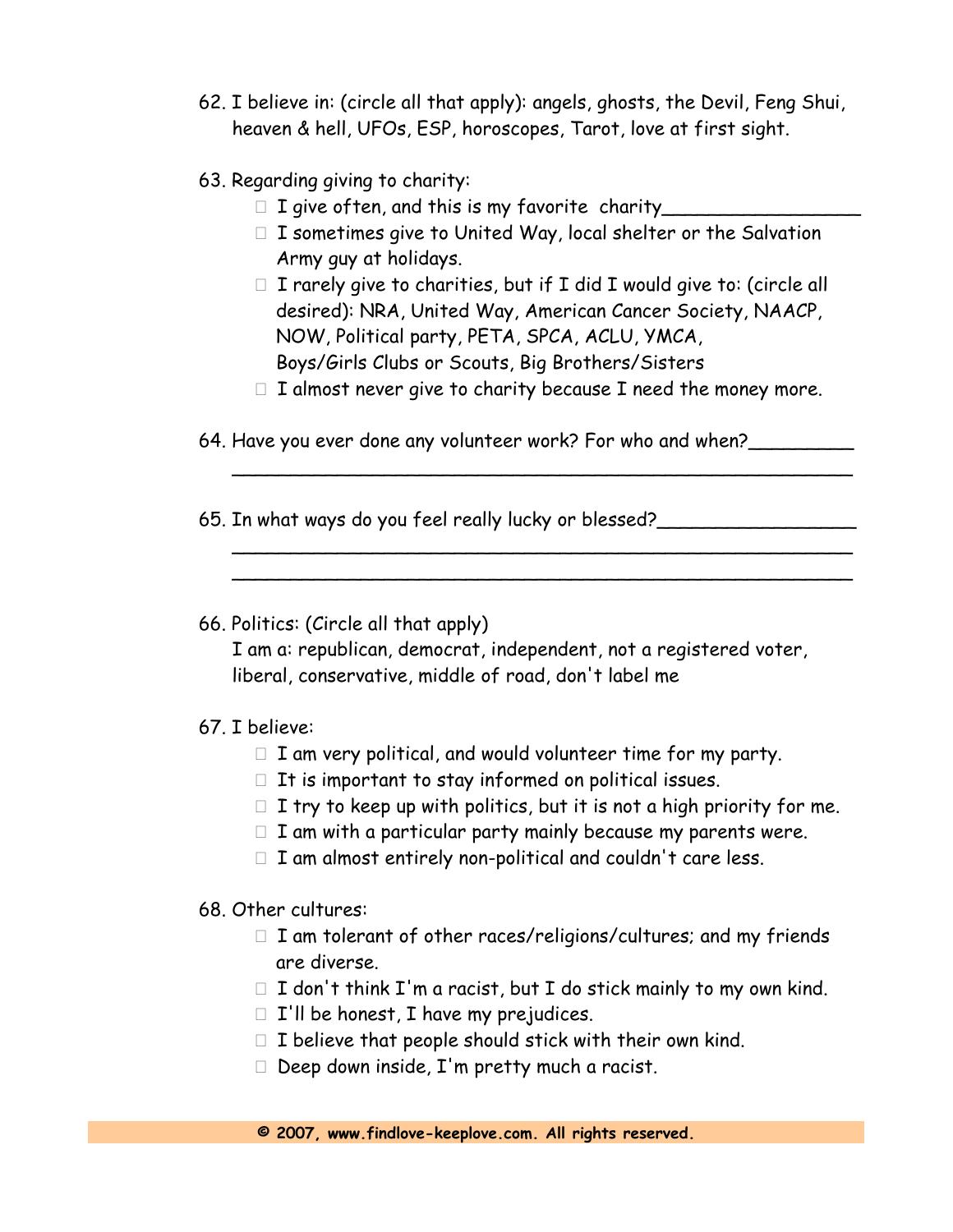

69. Hot button issues:

(1-strongly opposed to, 2-disapprove, 3-neutral, 4-tolerate,

 5-strongly in favor of) Capital punishment Abortion\_\_\_\_\_\_\_ Gay rights\_\_\_\_\_\_ Same sex marriage Gun control\_\_\_\_\_\_ Having guns in my house Animal rights activism\_\_\_\_\_\_ Pornography in my house Environmental conservation\_\_\_\_\_\_ Fur coats\_\_\_\_\_\_ The War in Iraq\_\_\_\_\_\_ The current president\_\_\_\_\_\_ Racial/cultural equality\_\_\_\_\_\_ Women's rights\_\_\_\_\_\_

70. What saying would you like to see engraved on your headstone?

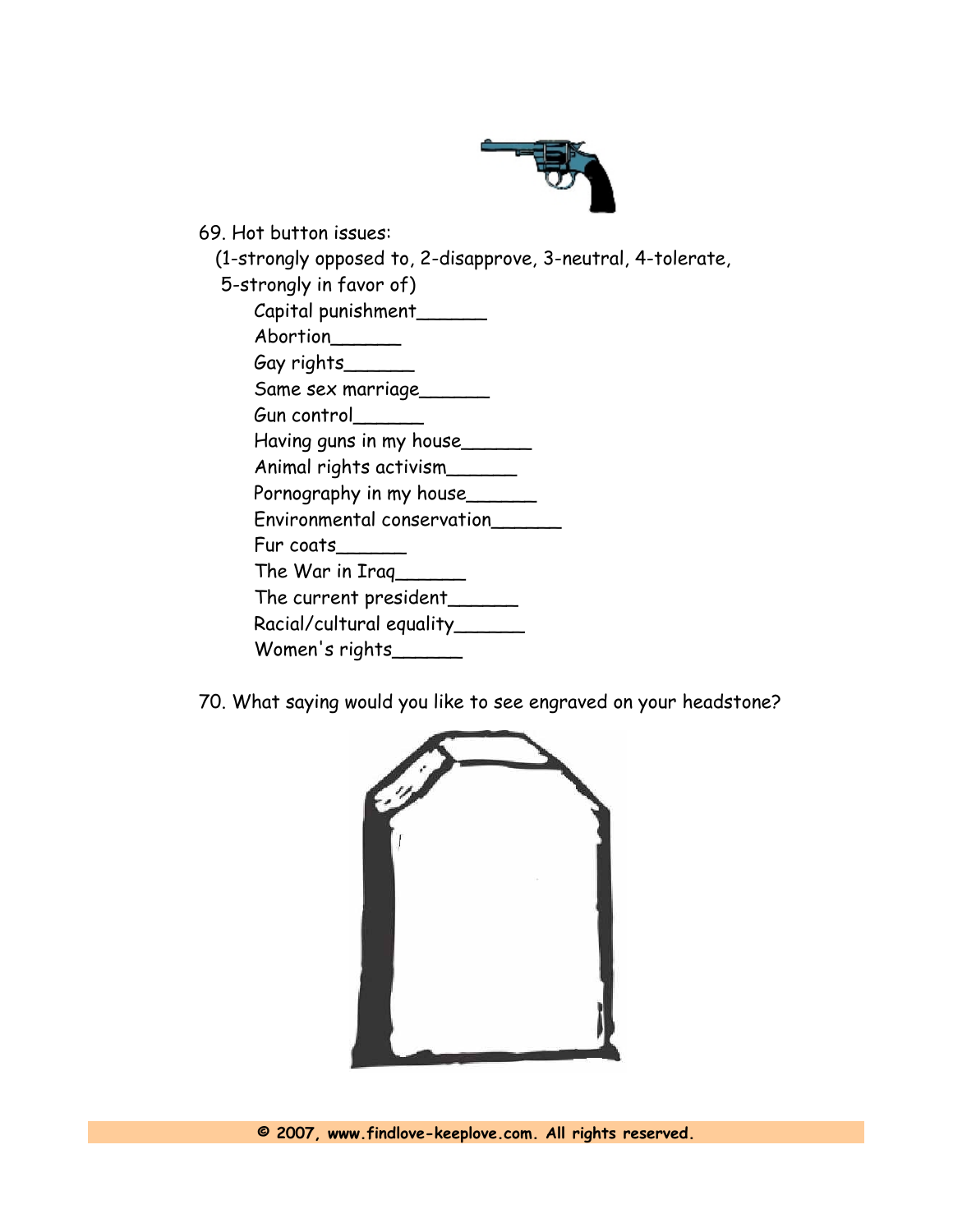

**RED LIGHT: "Should we take the plunge?"**

## **Children and family traditions**

- 71. Do you want children?\_\_\_\_\_\_ How many?\_\_\_\_\_\_\_\_ Does it matter if they are boys or girls?
	- $\Box$  Honestly, I don't want any. Kids are great, but not for me.
- 72. If you find you can't have children, would you be liable to adopt?\_\_\_\_\_
- 73. If your partner doesn't want children, could you live with that? Or do you feel you must have kids in order to complete your life?
- 74. (If you already have kids): What are the custody arrangements?

 $\overline{\phantom{a}}$  , and the contract of the contract of the contract of the contract of the contract of the contract of the contract of the contract of the contract of the contract of the contract of the contract of the contrac Do you pay child support? How much and when will it end?

 $\overline{\phantom{a}}$ 

 $\overline{\phantom{a}}$  , and the contract of the contract of the contract of the contract of the contract of the contract of the contract of the contract of the contract of the contract of the contract of the contract of the contrac

 $\overline{\phantom{a}}$ 

How about alimony?\_\_\_\_\_\_\_ How much and when will it end?\_\_\_\_\_\_\_\_\_

75. Do you have strong feelings about raising your children in a certain faith or family tradition?\_\_\_\_\_\_ (Explain)\_\_\_\_\_\_\_\_\_\_\_\_\_\_\_\_\_\_\_\_\_\_\_\_\_\_

 $\overline{\phantom{a}}$ 

76. Was your childhood happy and secure or not?\_\_\_\_\_\_ Share thoughts on this if you want to\_\_\_\_\_\_\_\_\_\_\_\_\_\_\_\_\_\_\_\_\_\_\_\_\_\_\_\_\_\_\_\_\_\_\_\_\_\_\_\_

 $\overline{\phantom{a}}$  , and the contract of the contract of the contract of the contract of the contract of the contract of the contract of the contract of the contract of the contract of the contract of the contract of the contrac

 $\overline{\phantom{a}}$  , and the contract of the contract of the contract of the contract of the contract of the contract of the contract of the contract of the contract of the contract of the contract of the contract of the contrac

 $\overline{\phantom{a}}$ 

77. What is the most traumatic thing that ever happened to you?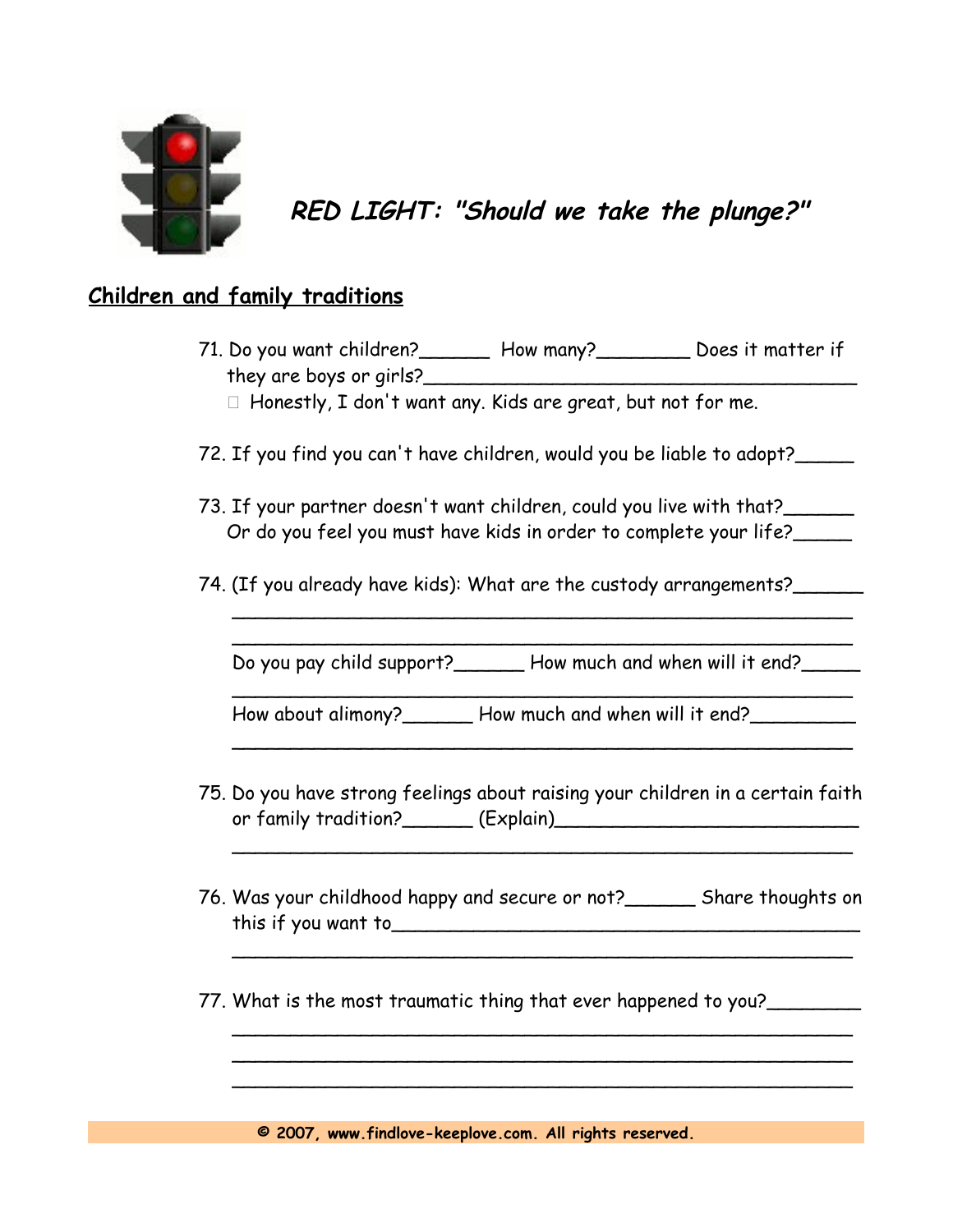

## **The "F" word (finances)**

78. If we ever live together, as far as money, I think we should:

- $\Box$  Keep separate checking accounts.
- $\Box$  Plus a mutual checking account for household expenses.
- $\Box$  Each handle our own income as we wish.
- $\Box$  Throw it all in together, let it be "ours" and go for it!
- 79. Do you think your mate should be free to spend "his" or "her" money however they want to? \_\_\_\_\_\_\_\_\_\_\_\_\_\_\_ Or do you think any purchase over a certain amount should involve a joint decision? What amount?\_\_\_\_\_\_\_\_\_\_\_\_\_\_\_\_\_\_\_\_
- 80. Do you have any other ideas about how you two should handle money in the future as a couple?\_\_\_\_\_\_\_\_\_\_\_\_\_\_\_\_\_\_\_\_\_\_\_\_\_\_\_\_\_\_\_\_\_\_\_\_

 $\overline{\phantom{a}}$  , and the contract of the contract of the contract of the contract of the contract of the contract of the contract of the contract of the contract of the contract of the contract of the contract of the contrac

81. How often do you spend money on clothes?

- 82. How much do you owe on credit cards & other loans (aside from house and car payments)?\_\_\_\_\_\_\_\_\_\_\_\_\_\_\_\_\_\_\_\_\_\_\_\_\_\_\_\_\_\_\_\_\_\_\_\_\_\_\_ Do you have realistic plans to pay them off fairly soon? How?\_\_\_\_\_\_\_\_\_\_\_\_\_\_\_\_\_\_\_\_\_\_\_\_\_\_\_\_\_\_\_\_\_\_\_\_\_\_\_\_\_\_\_\_\_\_\_\_\_
- 83. If you won millions in the lottery, how would you spend it?

What would you buy first?\_\_\_\_\_\_\_\_\_\_\_\_\_\_\_\_\_\_\_\_\_\_\_\_\_\_\_\_\_\_\_\_\_\_

84. Have you ever declared bankruptcy? When?

\_\_\_\_\_\_\_\_\_\_\_\_\_\_\_\_\_\_\_\_\_\_\_\_\_\_\_\_\_\_\_\_\_\_\_\_\_\_\_\_\_\_\_\_\_\_\_\_\_\_\_\_\_

85. Do you think your mate spends too much money? On what?  $\overline{\phantom{a}}$  , and the contract of the contract of the contract of the contract of the contract of the contract of the contract of the contract of the contract of the contract of the contract of the contract of the contrac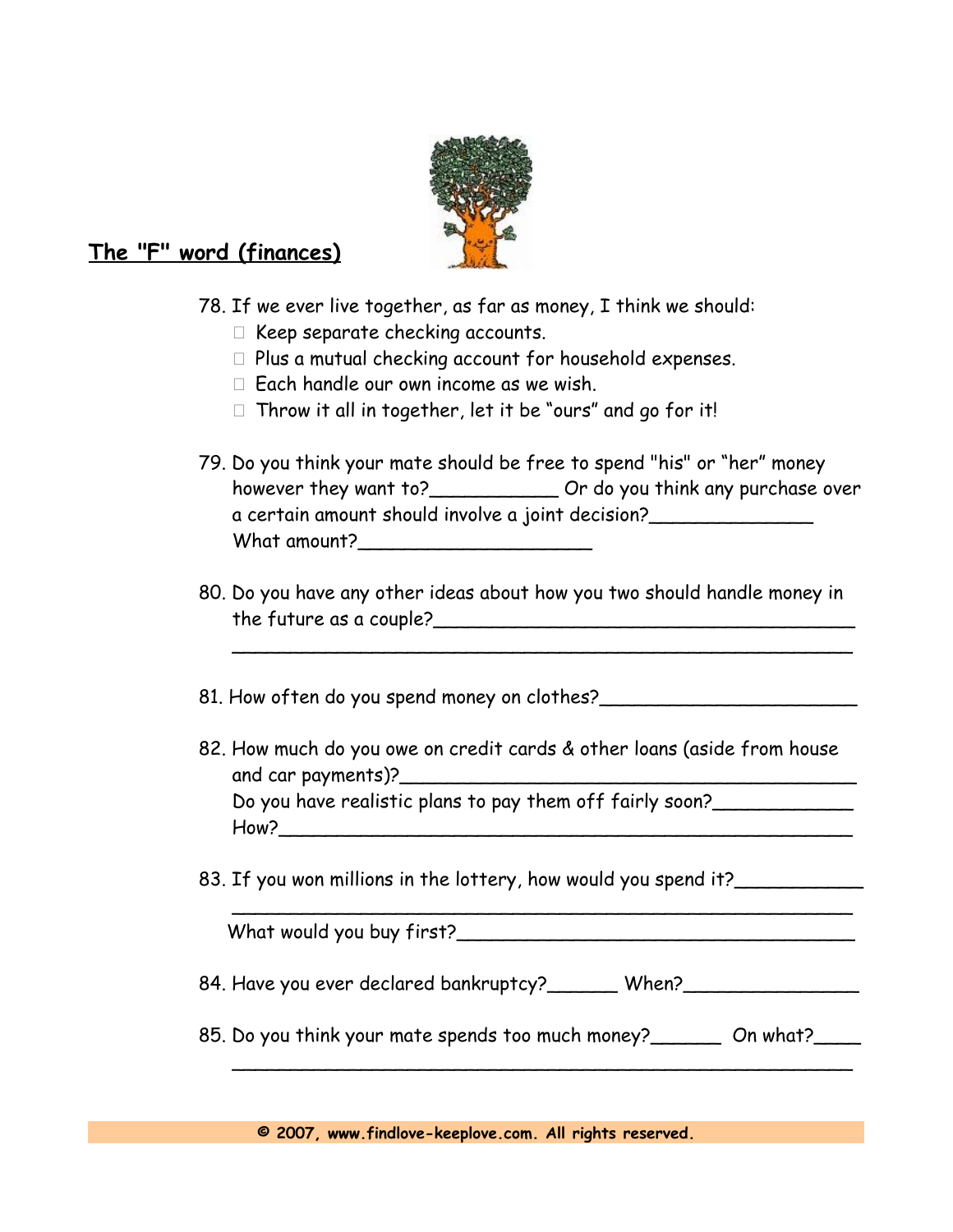86. Do you think you spend too much money? \_\_\_\_\_\_\_ On what? \_\_\_\_\_\_\_ \_\_\_\_\_\_\_\_\_\_\_\_\_\_\_\_\_\_\_\_\_\_ Do you plan to curb your spending?\_\_\_\_\_\_

 $\overline{\phantom{a}}$  , and the contract of the contract of the contract of the contract of the contract of the contract of the contract of the contract of the contract of the contract of the contract of the contract of the contrac

87. How do you think you could better manage your money together?

#### 88. Your savings habits:

- $\Box$  I save money from every paycheck:  $\frac{1}{2}$
- $\Box$  I want to save but rarely can do it, always seem to spend any excess.
- $\Box$  I find it hard to make ends meet, well enough save.
- $\Box$  I am in significant debt; there is nothing to save.

### **Wedding & honeymoon thoughts:**



89. If we ever got married, the perfect wedding for us would be:

- $\Box$  I don't intend to ever get (re)married.
- $\Box$  Justice of the Peace at City Hall.
- $\Box$  Elope to Vegas.
- $\Box$  A few family members and close friends at a casual place (beach, outside in a park, etc).
- Modest ceremony in a church, followed by a small reception (\$4,000 tops)
- □ Moderately expensive church wedding and reception (\$4,000-10,000)
- $\Box$  Formal church wedding & all the trimmings ("pull out all the stops")

90. Who would pay for your wedding?

#### 91. My idea of an appropriate honeymoon:

- □ We don't really need one, and/or can't afford it.
- Weekend getaway at the Honeymoon suite of a hotel in town.
- $\Box$  3-5 days at a location not too far from home (Driving distance).
- □ Fly there, rent a car, stay a week in Hawaii, Jamaica, New York...
- $\Box$  Trip of a lifetime... Europe, the Orient, exotic faraway destination.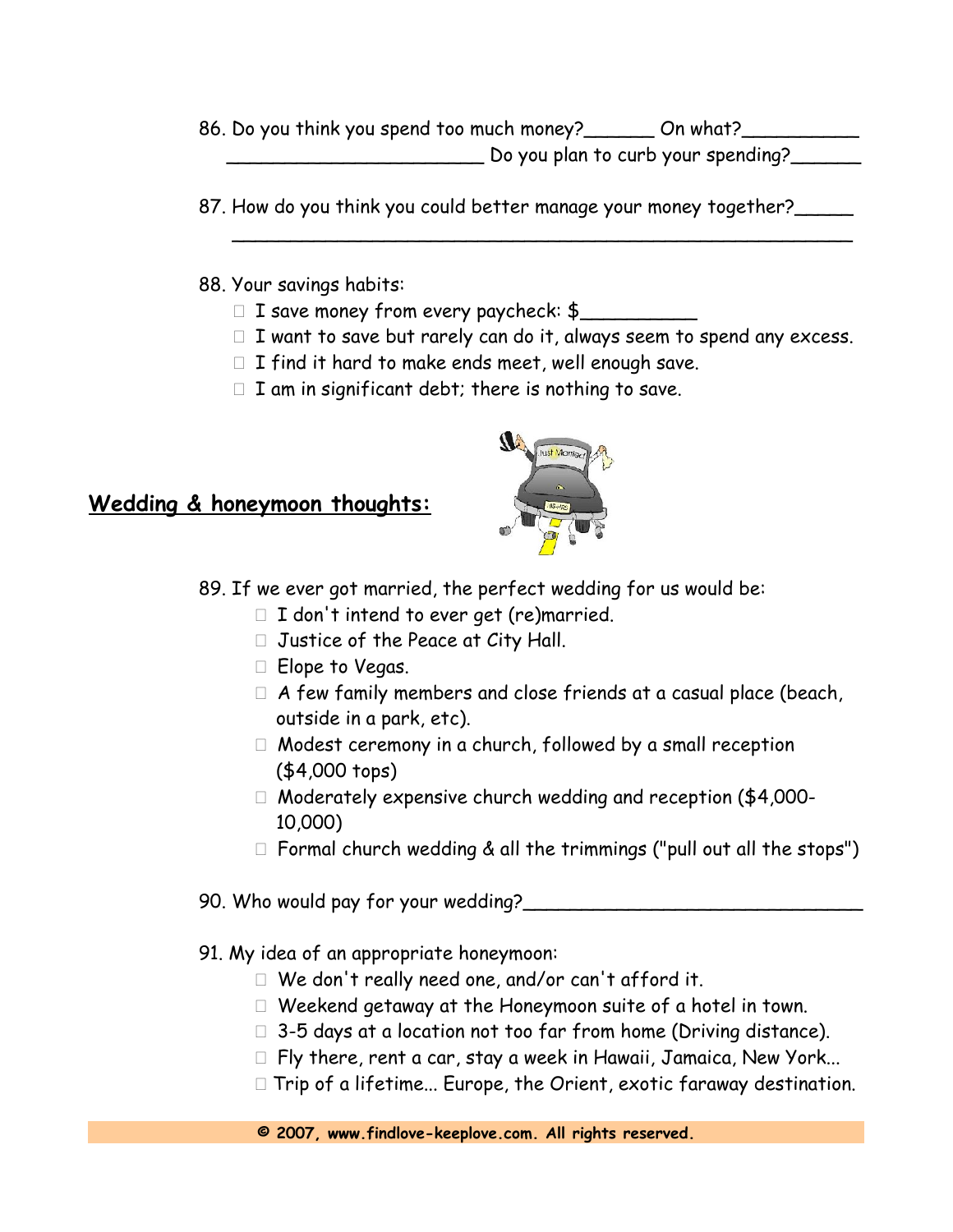

## **Skeletons in the closet (confession time)**

92. Have you ever had a DUI?\_\_\_\_\_\_ (How many and when)?\_\_\_\_\_\_\_\_\_\_\_\_\_\_\_\_\_\_\_\_\_\_\_\_\_

93. Have you ever been arrested?\_\_\_\_\_\_ What for?\_\_\_\_\_\_\_\_\_\_\_\_\_\_\_\_\_ Did you go to jail? Have you ever served jail time? How long and when?\_\_\_\_\_\_\_\_\_\_\_\_\_\_\_\_\_\_\_\_\_\_\_\_\_\_\_\_\_\_\_\_\_\_\_\_\_\_\_

 $\overline{\phantom{a}}$  , and the contract of the contract of the contract of the contract of the contract of the contract of the contract of the contract of the contract of the contract of the contract of the contract of the contrac

- 94. Have you ever physically assaulted someone since you became an adult? (Hitting, slapping, throwing things at them)
- 95. In the last five years, have you used illegal drugs or medication not prescribed for you?\_\_\_\_\_\_\_\_\_\_\_\_\_\_\_\_\_\_\_\_\_\_\_\_\_\_\_\_\_\_\_\_\_\_\_\_\_\_\_ Do you currently use them? (Come clean)\_\_\_\_\_\_\_\_\_\_\_\_\_\_\_\_\_\_\_\_\_\_\_
- 96. Have you ever "stalked" someone?\_\_\_\_\_\_ Has anyone ever taken out a restraining order out on you?\_\_\_\_\_Why?\_\_\_\_\_\_\_\_\_\_\_\_\_\_\_\_\_\_\_\_\_\_\_
- 97. Have you ever seen a psychiatrist or counselor?\_\_\_\_\_\_ When and for how long?\_\_\_\_\_\_\_\_\_\_\_\_\_\_\_\_\_\_\_\_\_\_\_\_\_\_\_\_\_\_\_\_\_\_\_\_\_\_\_\_\_\_\_\_\_\_  $Why?$
- 98. Do you have any true phobias of anything?\_\_\_\_\_\_\_ What of?\_\_\_\_\_\_\_\_  $\overline{\phantom{a}}$
- 99. Have you ever had a nervous breakdown or been diagnosed with a mental illness?\_\_\_\_\_\_\_\_\_\_\_\_\_\_\_\_\_\_\_\_\_\_\_\_\_\_\_\_\_\_\_\_\_\_\_\_\_\_\_\_\_\_
- 100. Do you have any serious heath problems you haven't told your mate about? (Like high blood pressure, diabetes, cancer, chronic illness)\_\_\_

 $\overline{\phantom{a}}$ 

Are you on any chronic medications?<br>

101. Do you have problems limiting your gambling?\_\_\_\_\_\_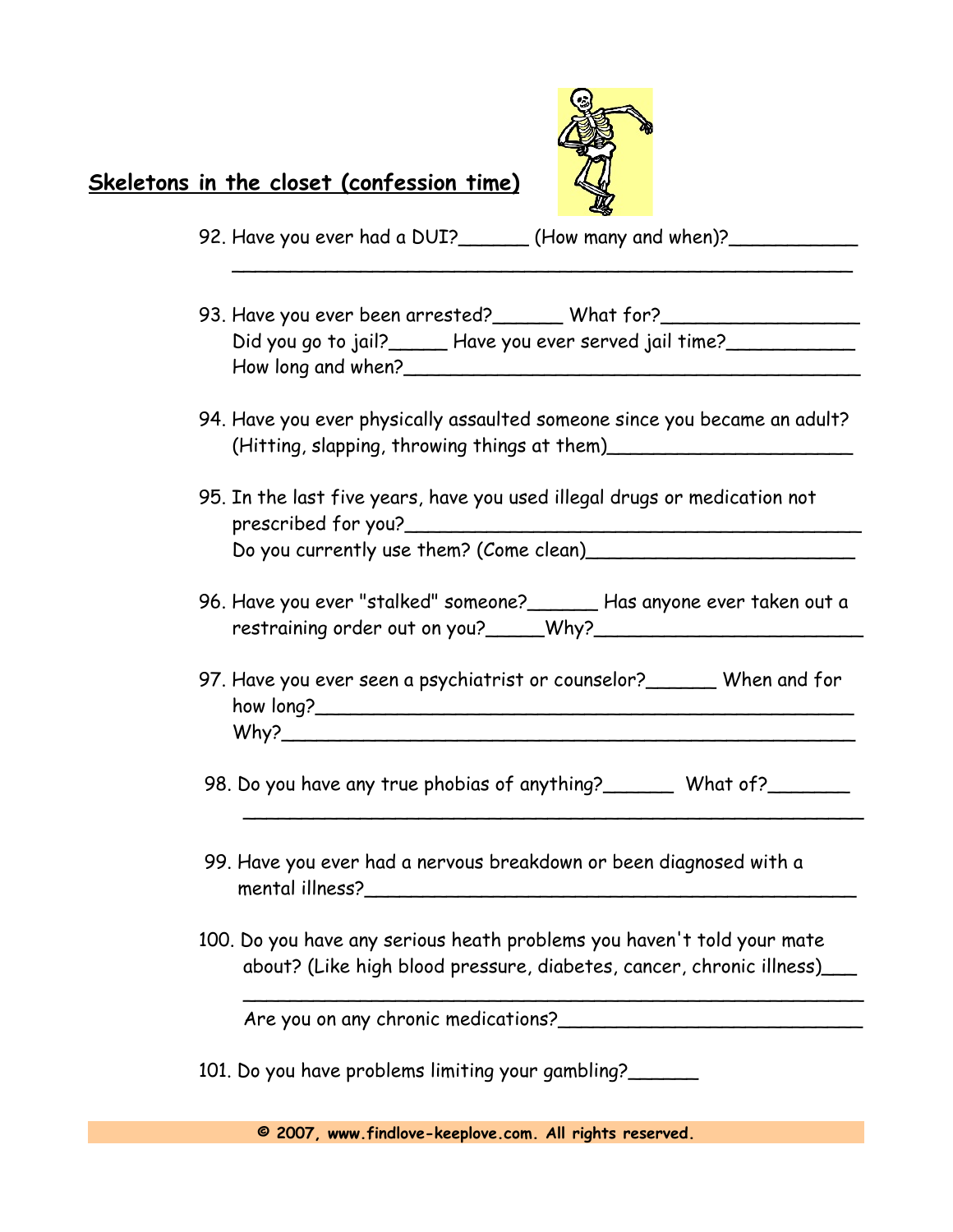- 102. As an adult, have you ever stolen anything of value from someone, or shoplifted? Were you caught? What were the repercussions?\_\_\_\_\_\_\_\_\_\_\_\_\_\_\_\_\_\_\_\_\_\_\_\_\_\_\_\_\_\_\_\_\_\_\_\_\_\_\_\_\_
- 103. Have you ever been pregnant/ or fathered a child? Had an abortion?\_\_\_\_\_\_ Are you legally and/or financially obligated to care for any children?
- 104. Is there anything else in your past that you know should really tell your mate?\_\_\_\_\_\_\_\_\_\_\_\_\_\_\_\_\_\_\_\_\_\_\_\_\_\_\_\_\_\_\_\_\_\_\_\_\_\_\_\_\_\_\_\_\_\_\_\_

 $\overline{\phantom{a}}$ 

Well, that's it (except for the bonus **sexual compatibility test** which follows). How'd you do? Bet you can't wait to exchange this with your Honey and see what he/she wrote!

Our hope is that these questionnaires will open up a friendly dialog between you two. Some of the issues may make you a little uneasy initially, but hopefully, as you get to know each other better, intimate discussions will become commonplace and comfortable for you both. We hope our workbook facilitates this.

**Can I ask a small favor of you?** After the dust settles, if you find that **"Dig A Little Deeper"** helped you guys, won't you drop me a quick line telling me how?

I have two reasons for asking for feedback:

- 1. I honestly want to know if my effort was worth it. It would help me to know if this workbook helped your relationship in a significant way.
- 2. I need a good testimonial or two to help promote the book.  $\bullet$ But only if you found it to be an outstanding resource.

How can you help? Click the link below (or type it into your browser address box). Tell your story briefly, and how you feel about our ebook. Include your name and profession. I will not use your last name if you desire to remain anonymous. Many thanks!

LINK: [www.findlove-keeplove.com/contact-us.html](http://www.findlove-keeplove.com/contact-us.html)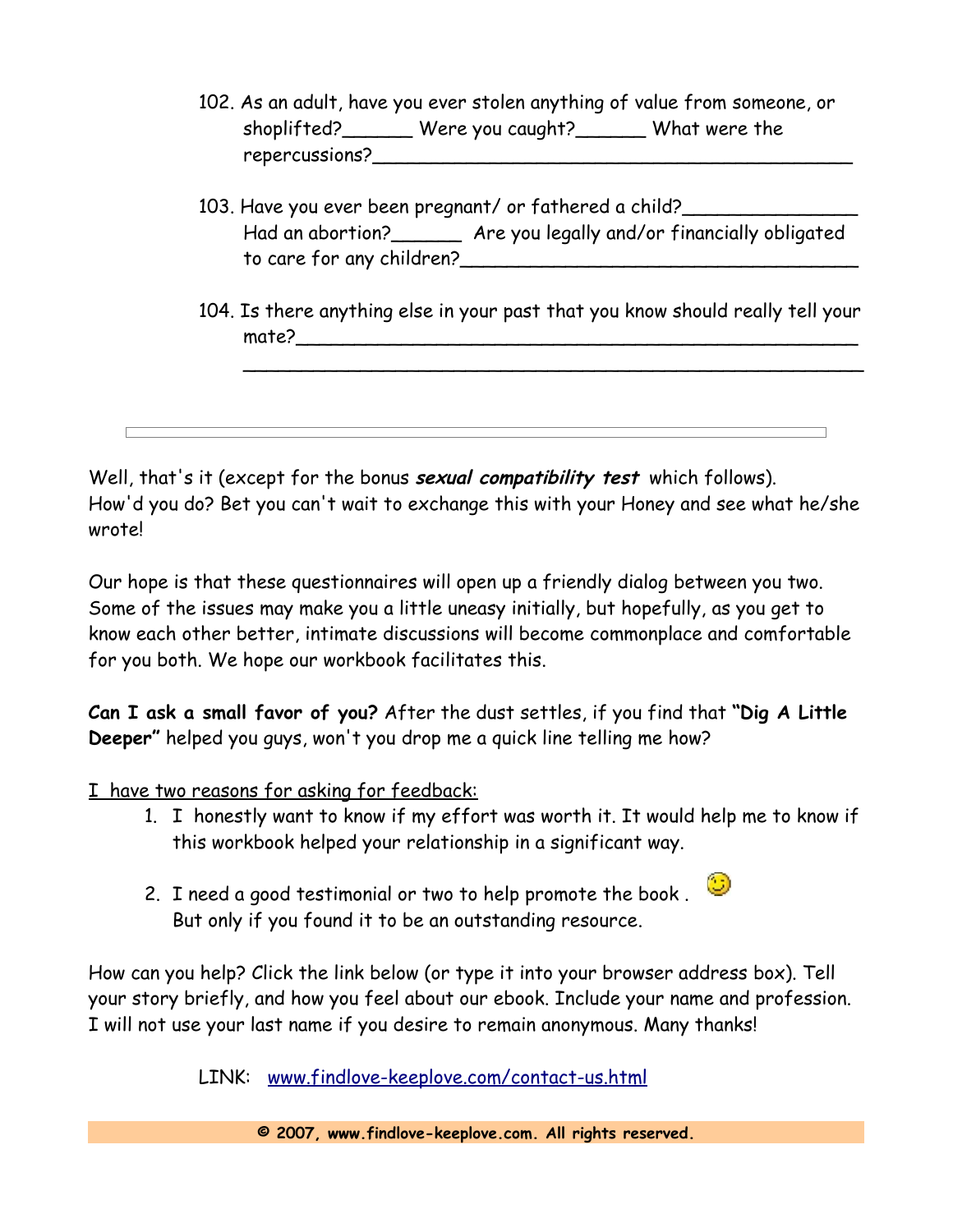## **SEX & INTIMACY "A sexual compatibility test" Bonus #1**



There are few things that can cause such grief... or joy... in a relationship than SEX. A mutually satisfying intimate life can help forge an enduring and special long-term bond. But

a serious mismatch of sexual interests and/or drive can cause simmering resentments that may well tear a couple apart.

These questions may not be easy for you to answer... but remember, only the two of you ever have to see your responses. Open communication about sex can only help!

| 1. Have you ever cheated on a partner? | Did they find out? |
|----------------------------------------|--------------------|
| What happened then?                    |                    |

- 2. If your mate had an affair, do you think you could forgive them? Continue the relationship?\_\_\_\_\_\_\_\_\_\_\_\_\_\_\_\_\_\_\_\_\_\_\_\_\_\_\_\_\_\_\_\_\_\_\_
- 3. Do you look at pornographic magazines or movies? Would you tolerate it if your mate wanted to?
- 4. Do you use or would you be agreeable to trying "sex toys"?
- 5. Do you approve of oral sex?\_\_\_\_\_\_ Do you like it or would you be interested in trying it? Would you be willing to perform it on your mate if they wanted?
- 6. Do you feel it would be okay to include an outside person in your sex life together?\_\_\_\_\_\_\_\_\_\_\_\_\_\_\_\_\_\_\_\_\_\_\_\_\_\_\_\_\_\_\_\_\_\_\_\_\_\_\_\_\_\_\_\_\_\_\_

 $\overline{\phantom{a}}$  , and the contract of the contract of the contract of the contract of the contract of the contract of the contract of the contract of the contract of the contract of the contract of the contract of the contrac

- 7. Can you tell your mate your sexual preferences, likes and dislikes?\_\_\_\_\_
- 8. Is there any sexual fantasy you would like to act on?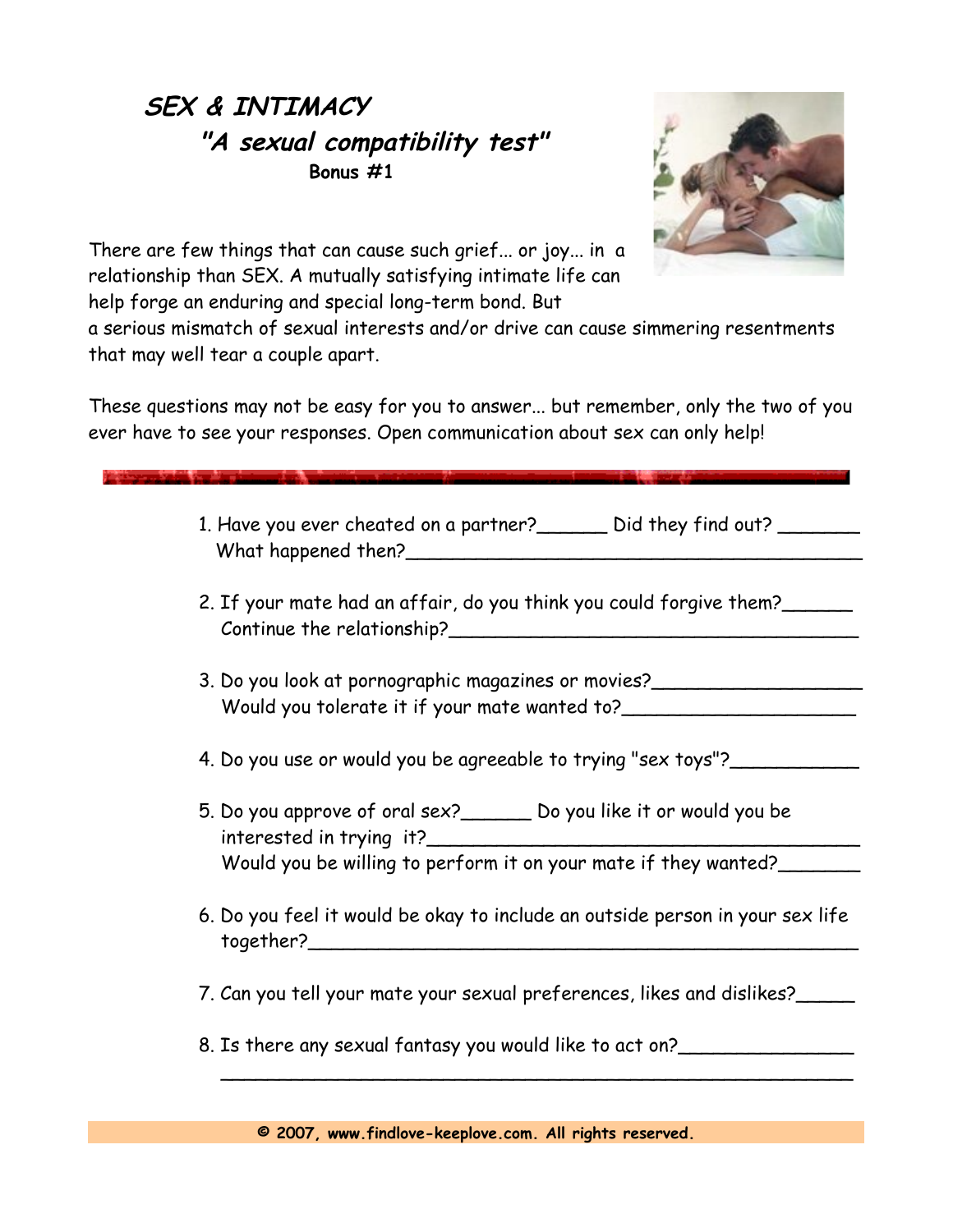- 9. Do you have any chronic STDs?\_\_\_\_\_\_ Have you ever been tested for HIV/AIDS?\_\_\_\_\_\_ What were the results?\_\_\_\_\_\_Would you be willing to be tested if your partner asked you to?\_\_\_\_\_\_
- 10. How often do you think is the minimum necessary for a satisfactory intimate life together?\_\_\_\_\_\_\_\_\_\_\_\_\_\_\_\_\_\_\_\_\_\_\_\_\_\_\_\_\_\_\_\_\_\_\_\_ Ideally, how often would you prefer to have sex?

 $\overline{\phantom{a}}$  , and the contract of the contract of the contract of the contract of the contract of the contract of the contract of the contract of the contract of the contract of the contract of the contract of the contrac

 $\overline{\phantom{a}}$  , and the contract of the contract of the contract of the contract of the contract of the contract of the contract of the contract of the contract of the contract of the contract of the contract of the contrac

 $\overline{\phantom{a}}$  , and the contract of the contract of the contract of the contract of the contract of the contract of the contract of the contract of the contract of the contract of the contract of the contract of the contrac

- 11. What turns you on sexually?<br>
- 12. What turns you off sexually?\_\_\_\_\_\_\_\_\_\_\_\_\_\_\_\_\_\_\_\_\_\_\_\_\_\_\_\_\_\_\_\_
- 13. What, sexually, do you find offensive, wrong or demeaning?
- 14. Do you like to "talk dirty" during sex?\_\_\_\_\_\_ Do you like it when your mate talks dirty to you?\_\_\_\_\_\_

 $\overline{\phantom{a}}$  , and the contract of the contract of the contract of the contract of the contract of the contract of the contract of the contract of the contract of the contract of the contract of the contract of the contrac

15. What gives you the most sexual pleasure?

What is your favorite sex position?

- 16. What type of nighttime attire do you like to see your mate wear to bed?\_\_\_\_\_\_\_\_\_\_\_\_\_\_\_\_\_\_\_\_\_\_\_\_\_\_\_\_\_\_\_\_\_\_\_\_\_\_\_\_\_\_\_\_\_\_\_\_\_\_
- 17. Do you prefer to make the first move?\_\_\_\_\_\_ Or do you like your mate to act first?\_\_\_\_\_\_\_ Or do you like it when you take turns?\_\_\_\_\_\_

18. Do you like to cuddle and talk after sex?\_\_\_\_\_\_

- 19. Do you prefer sex at night, in the morning or afternoon delight?\_\_\_\_\_\_
- 20. What do you think you could try that would improve your sex life together?\_\_\_\_\_\_\_\_\_\_\_\_\_\_\_\_\_\_\_\_\_\_\_\_\_\_\_\_\_\_\_\_\_\_\_\_\_\_\_\_\_\_\_\_\_\_

 $\overline{\phantom{a}}$  , and the contract of the contract of the contract of the contract of the contract of the contract of the contract of the contract of the contract of the contract of the contract of the contract of the contrac

**© 2007, www.findlove-keeplove.com. All rights reserved.**

 $\overline{\phantom{a}}$  , and the contract of the contract of the contract of the contract of the contract of the contract of the contract of the contract of the contract of the contract of the contract of the contract of the contrac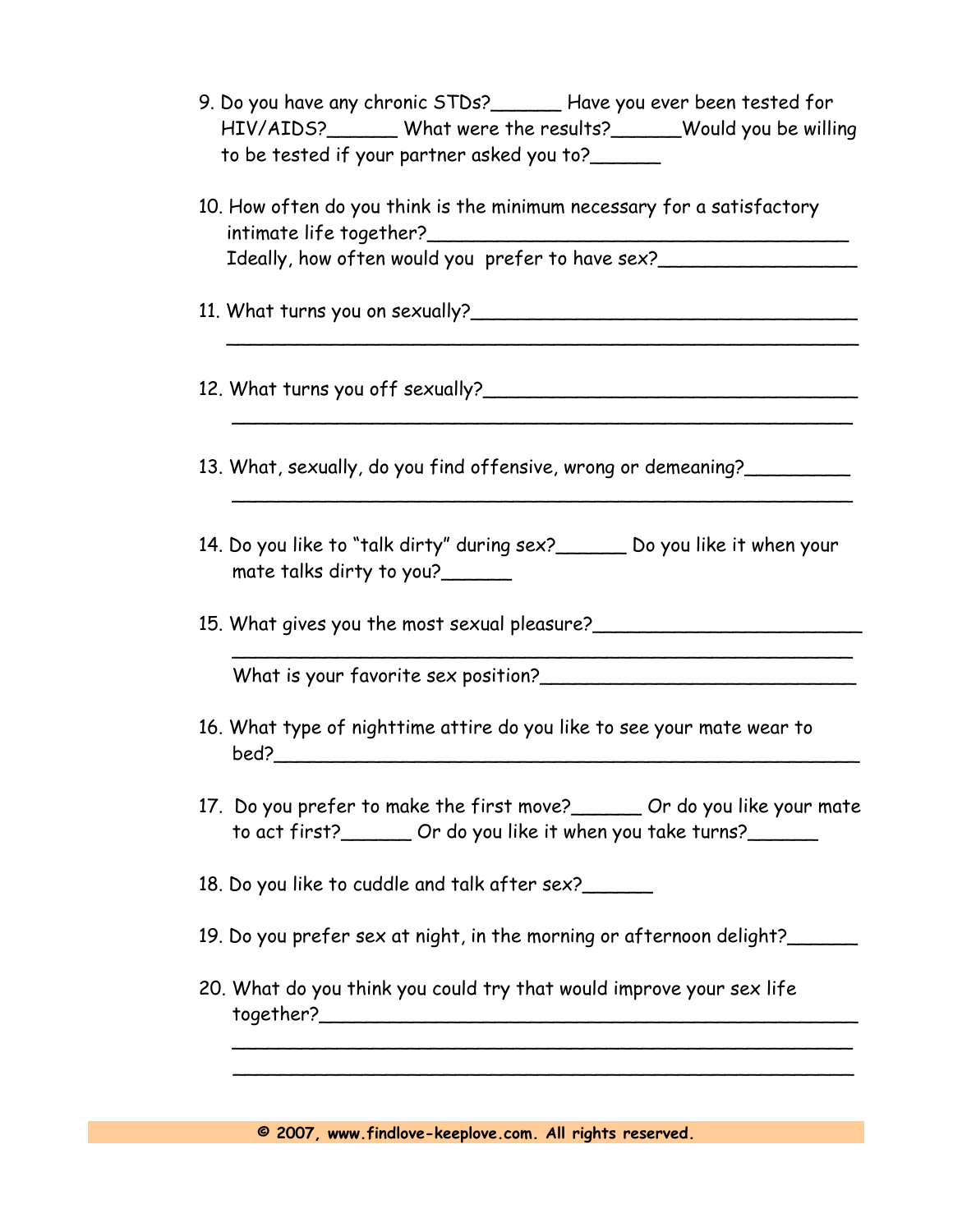## **Romance Report: "How to tell if it's really true love..." Bonus #2**

4 quick essays to help you decide if this is "the one":

### **Does true love really exist?**

"Let the people who never find true love believe that there is no such thing. Their faith will make it easier for them to live and die." ~Poet Wislawa Szymborska

There is such a thing as true love. Just because you haven't found it yet doesn't mean it doesn't exist. I do not believe that there is only one true love meant for you in this universe. I think that true love probably passes right under your nose many times during your life. You just have to be receptive to it, recognize it when it comes, and be willing to nurture it as the delicate and fragile treasure it is.

~Stella Larue

**The Real Thing... Love should feel good!**

As we grasp for what we think we want, true love, and fail to find it, we may suffer and bring suffering to others. When this is the case, when we suffer more than we feel healed, we can be fairly certain that what we have found is not love but something else... infatuation, passion, lust, or romantic intrigue.

When we feel anxious, excited, nervous, and thrilled, we are probably experiencing romance, not love. Romance can be a lot of fun as long as we don't try to make too much of it. If we try to make more of it than it is, the romance then becomes painful.

Romance may eventually lead to love, but it may also fade without maturing into anything more. If we cling to it and try to make it more than it is, we might find ourselves pining for a fantasy, or worse, stuck in a relationship that was never meant to last. Wasted time and broken hearts.

Real love is identifiable by the way it makes us feel. Love should feel good. There is a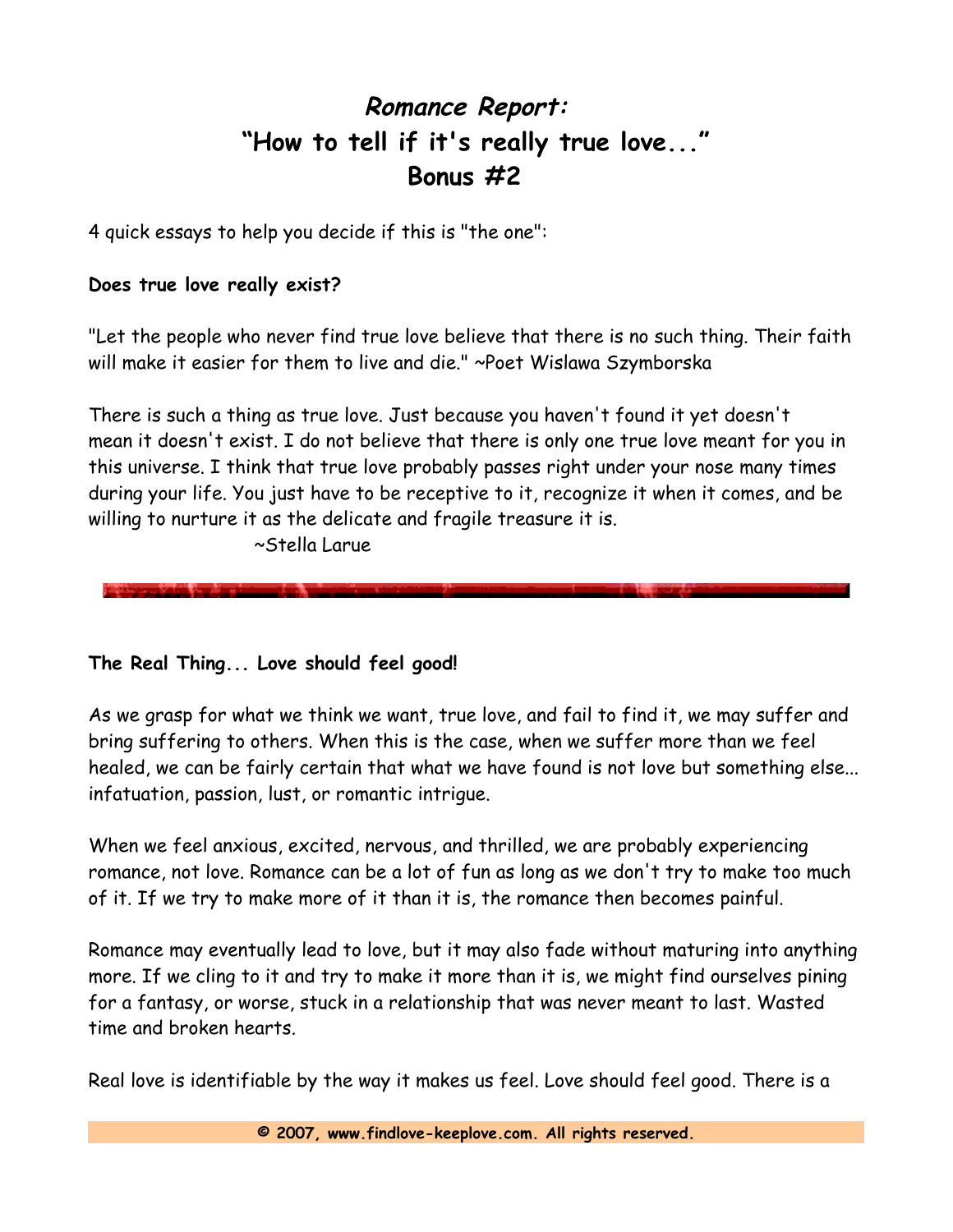peaceful quality to an authentic love experience that penetrates to our core, touching a part of ourselves that has always been there. True love activates this inner being, filling us with warmth and light. True love feels calm and safe.

True love does not ask us to look a certain way, drive a certain car, or have a certain job. It takes us as we are, no changes required. When people truly love us, their love for us awakens our love for ourselves. The end result... true love never makes us feel needy or lacking or anxious. Instead, true love empowers us with its implicit message that we are, always have been, and always will be, made of love.

**How Do I Know If He Really Loves Me?**

The only real, accurate test for true love is the test of time. If you've only been dating a matter of weeks or months, it's far too soon to get serious and try to nail your new partner down about his feelings. Let things unfold in their own good time. Love should never be rushed.

Women are known to be impatient about this, just "gotta know"... and most have learned the hard way that pressing the "love issue" too hard and fast can quickly destroy a potentially wonderful matchup.

The smart approach is to wait and see. After the first magical glow of infatuation fades, what is left? Do you find him less and less attentive; less and less affectionate, missing in action more often than not? Those are classic signs that he may be losing interest, and therefore is not truly in love with you.

Now, then, have you two been together a year or two, or even more? Then it's time to do some soul searching. At this point, the "infatuation" stage has surely passed. The relationship should have gelled and matured somewhat by now. Do an honest appraisal of it now:

- ◆ Have you two turned into best friends?
- Are you comfortable together, not having to put on a front with each other?
- ◆ Have you created a cozy intimacy & understanding that no one else is allowed to enter?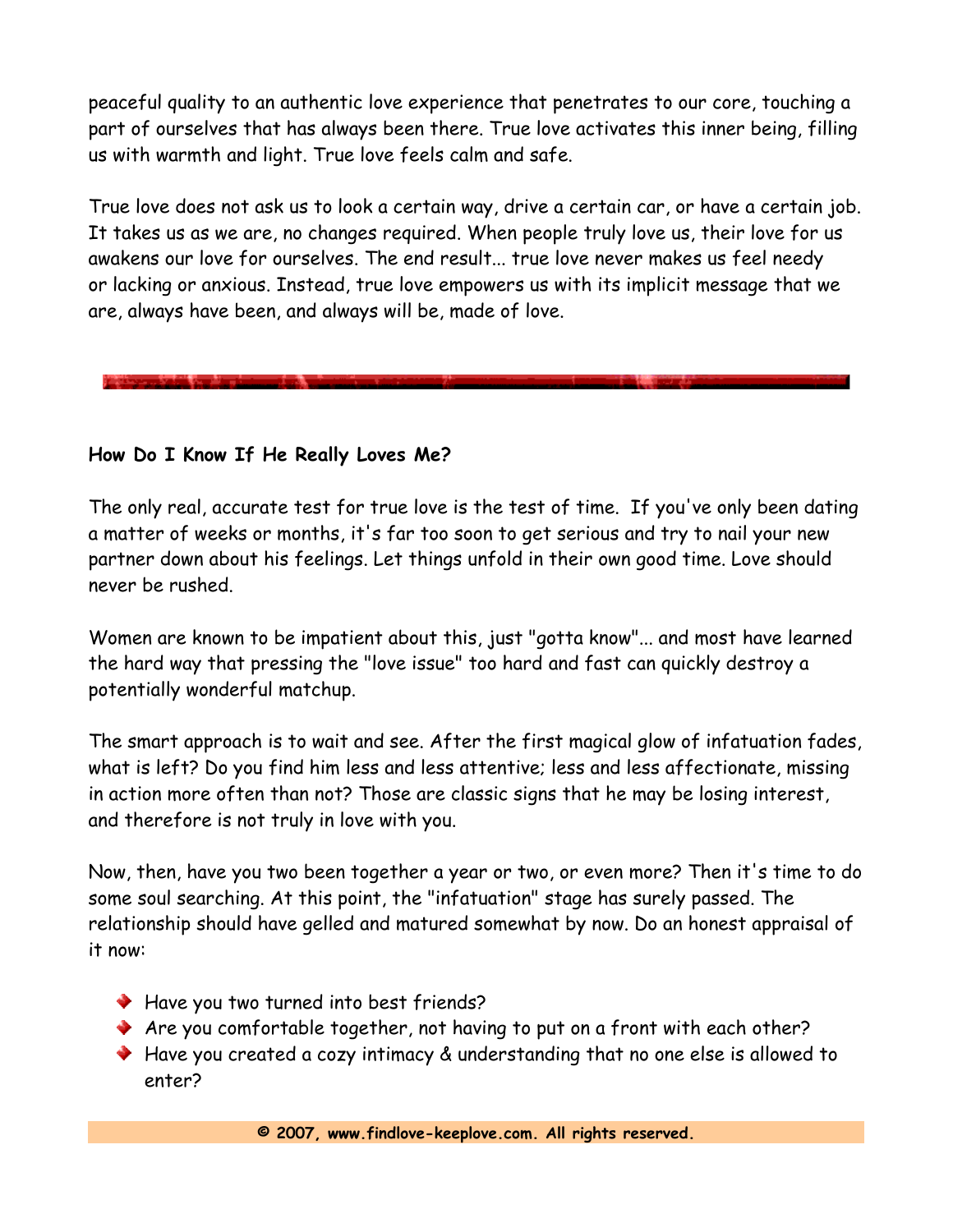- ◆ Does he prefer to just hang around with you at home, more and more?
- ◆ Does he treat you with respect and confide in you some of his secrets and fears?
- ◆ Does he trust you with some of his most tender and sensitive thoughts?
- ◆ Does he ask you for advice?
- ◆ Do you laugh together?
- ◆ Does he show you affection and thoughtfulness IN HIS OWN WAY? (Not your way)?

If you can honestly say yes to most of these probing questions, then this is probably TRUE LOVE. And yes, he really loves you.

## **Love or Infatuation?**

This is an old classic column from the "queen of advice for the lovelorn", Ann Landers. It is one of her best essays, quietly timeless advice for a couple at any stage of relationship.

"Infatuation is instant desire - one set of glands calling to another. Love is friendship that has caught fire. It takes root and grows, one day at a time.

Infatuation is marked by a feeling of insecurity. You are excited and eager but not genuinely happy. There are nagging doubts, unanswered questions, little bits and pieces about your beloved that you would just as soon not examine too closely. It might spoil the dream.

Love is the quiet understanding and mature acceptance of imperfection. It is real. It gives you strength and grows beyond you - to bolster your beloved. You are warmed by his presence, even when he is away. Miles do not separate you. You have so many wonderful little films in your head that you keep replaying. But near or far, you know he is yours and you can wait.

Infatuation says, "We must get married right away. I can't risk losing him." Love says, "Be patient. Don't panic. Plan your future with confidence."

Infatuation has an element of sexual excitement. Whenever you are together you hope it will end in intimacy. Love is not based on sex. It is the maturation of friendship that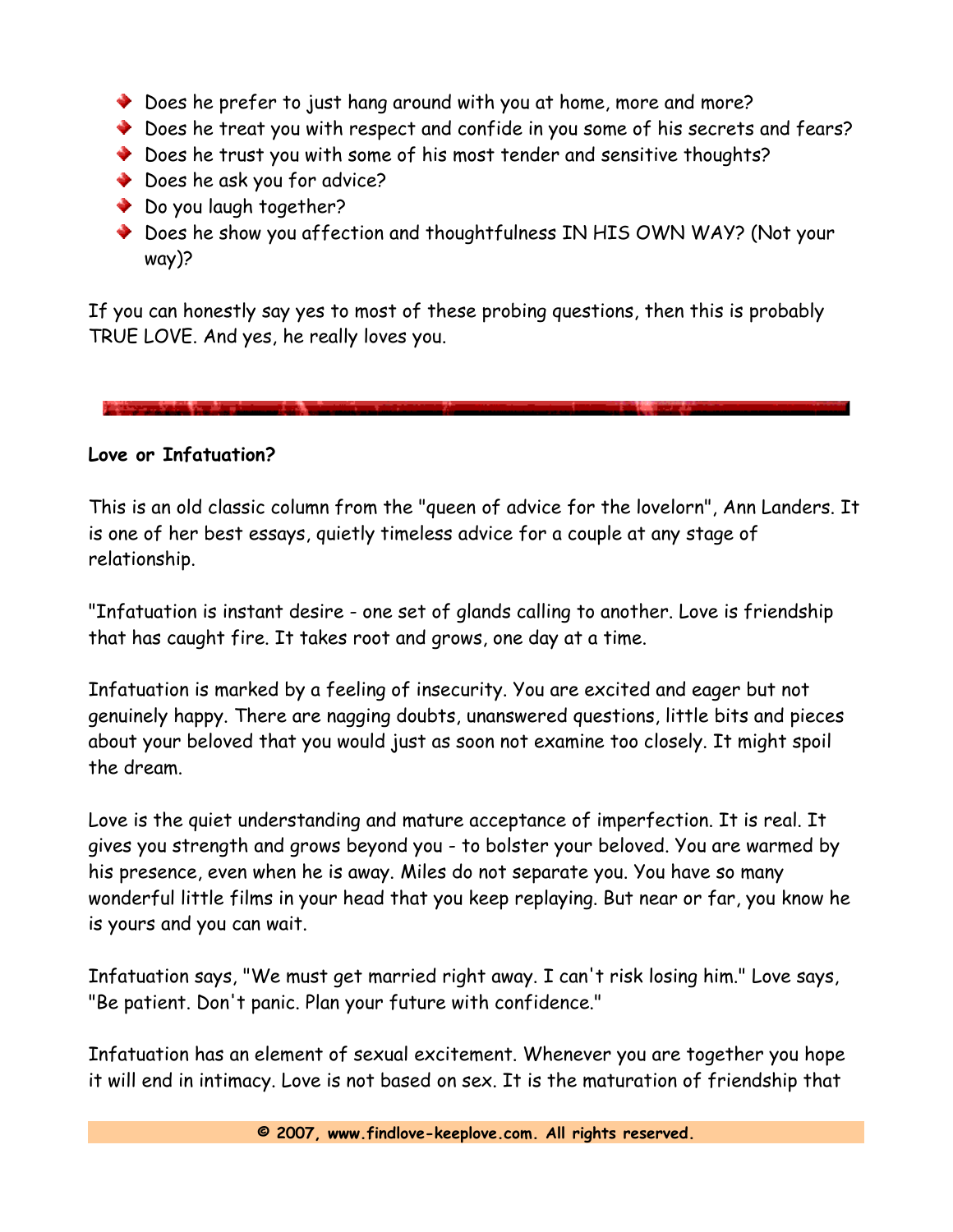makes sex so much sweeter. You must be friends before you can be lovers.

Infatuation lacks confidence. When he's away, you wonder if he is cheating. Sometimes you check.

Love means trust. You are calm, secure and unthreatened. He feels your trust, and it makes him even more trustworthy.

Infatuation might lead you to do things you will regret, but love never steers you in the wrong direction.

Love is elevating. It lifts you up. It makes you look up. It makes you think up. It makes you a better person than you were before."

Copyright © All rights reserved. Ann Landers

Inside every swaggering, confident adult is a scared child, just wanting to love and be loved.

~Stella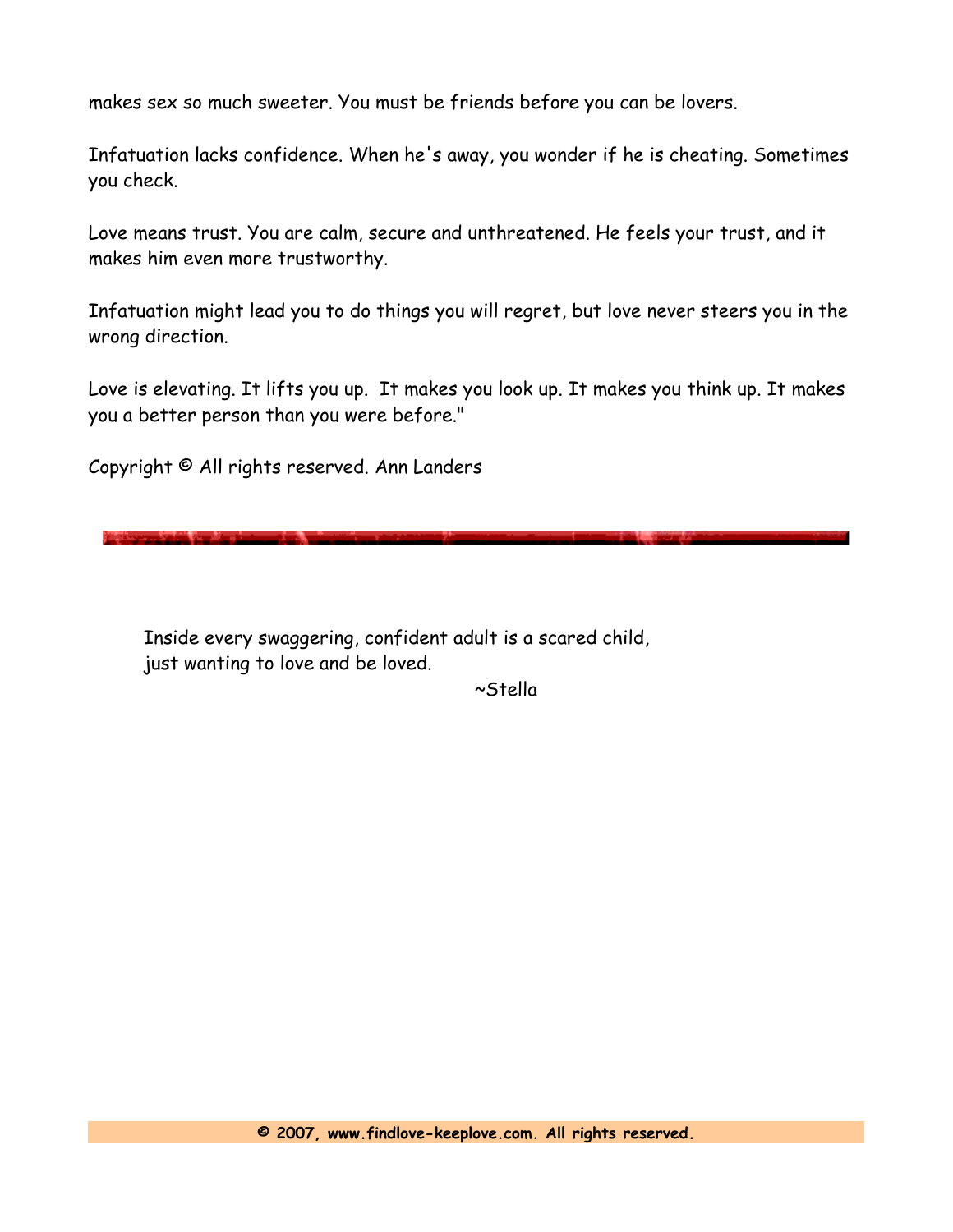## **Romance Report: Telltale Signs of a Cheating Mate Bonus #3**

## **Is (s)he having an affair?**

There you are, all street-smart and savvy. You are always aware and alert for danger while out and about, for safety's sake. So where do you let your guard down? At home, of course.

Most people with an S.O. (significant other) claim that their mate would never cheat on them. But the sad truth is that infidelity DOES occur, only too often, by men and women alike. You need to stay alert and "street-wise" in your emotional life, too.

We sincerely hope that you have nothing to worry about. BUT, if you do have some doubts, just a gut feeling that things don't "feel right", then it's time to stop and take stock of the situation. Do not bury your head in the sand. Look for these cardinal red flags:

### Signs of a cheating mate:

- ◆ Changes in sexual conduct:
	- ~Less desire for sex with you (getting it elsewhere)
	- ~Suddenly more adventurous with sexual desires, new positions or requests (learned elsewhere)

## ◆ Changes in attitude:

- ~More attentive, "nicer" to you than usual, gifts, etc. (guilt; divert suspicion; usually early in the affair)
- ~Gradually starts finding more faults in you; is more critical; definite change in attitude (justify the cheating in their mind; usually later in the affair)
- ~Losing interest in the old homestead; no longer as attentive to house repairs, gardening, spending time with the children (pre-occupied)
- ~Accuses YOU of cheating (divert suspicion)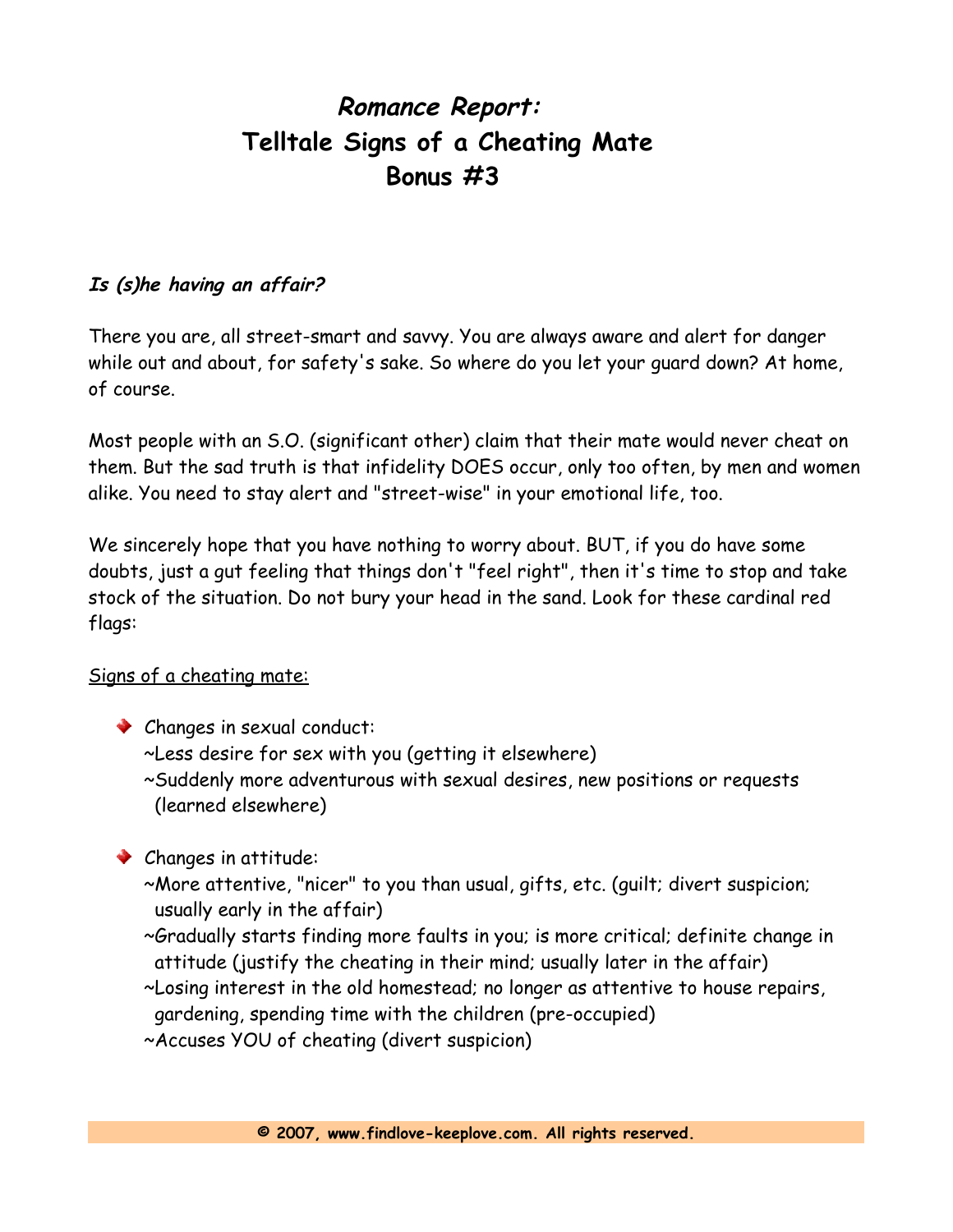## ◆ Changes in grooming habits:

~Suddenly starts taking more care with her appearance than usual; new clothes, new perfume/cologne, makeup style, new hairstyle (to impress the new lover) ~Frequent bathing, takes a shower as soon as he gets home (destroy the evidence)

## $\blacktriangleright$  Telltale physical signs:

- ~Smell of perfume on them; long blond hairs when you're a short, curly redhead; classic lipstick on the collar
- ~You find strange receipts, unexplained credit card bills, scribbled phone numbers, condoms or birth control products you two don't use (uh-oh)

## $\blacktriangleright$  Red Flag activity:

- ~"Gotta work late again"
- ~Mysterious phone calls, (s)he hangs up phone when you enter room, whispers on the phone, abrupt "hang-ups" when YOU answer the phone
- ~Gets angry, defensive, or secretive when you look at her cell phone or computer ~You catch him staring off into space with a smile on his face, a new and
- unexplained "glow" or excitement about them (infatuated)

Use your common sense with this. He may have a temporarily decreased sex drive due to illness or work stresses. She may change the hairstyle just because she needs a change. That "hang-up" may just be an impatient telemarketer.

Use this list of factors "in context". You will likely find something here that he/she does on occasion. The key is: Is it new and unexpected behavior? Is it just a one-time occurrence, or are there new patterns emerging? Are you finding more than one or two red flags?

If you have run through our checklist here, and find no evidence of these strange behaviors, then relax, you're probably safe. Enjoy the relationship. But, if your investigation has given you more cause for alarm, it is time to take a more pro-active approach to the situation. But first a caution: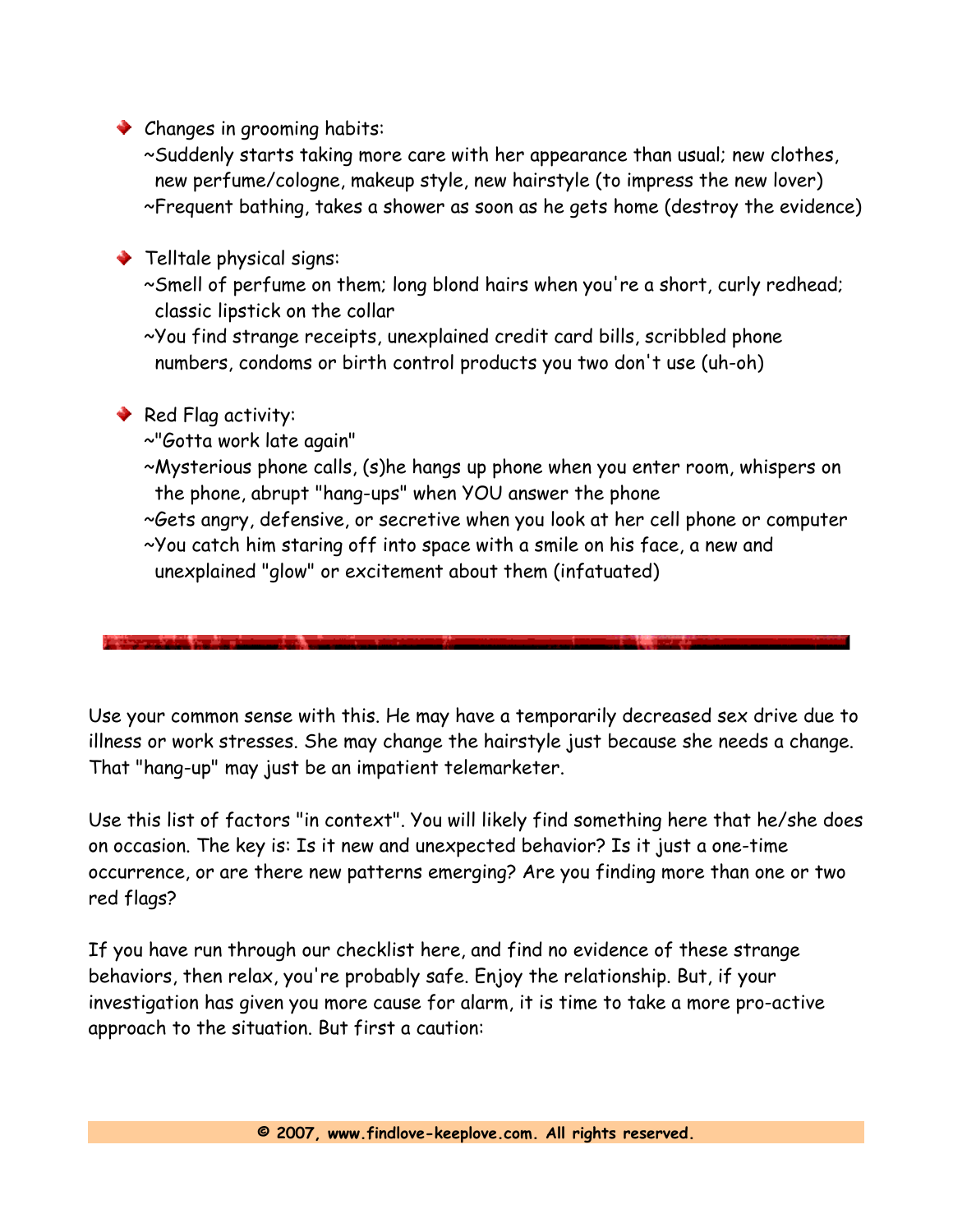## **WARNING: DO NOT CONFRONT OR ACCUSE YOUR LOVER YET!!!**

Okay, you've thought this over, and it looks suspiciously like he or she may really be having an affair. In your anger and hurt, you may be tempted to lash out, confront, accuse the dirty dog! That is the worst thing you could do at this point, and here's why:

- $\blacktriangleright$  You have no evidence. If you have no proof, the offending party can deny, deny, deny, and may really be convincing, to boot. Where does that leave you? With lots of doubts and no answers.
- $\blacklozenge$  She has been alerted. If indeed, she is cheating, she will be much more careful now. She will clean up her act, and may even end the affair for now. You may never get to the truth.
- You might be wrong! If you accuse him of infidelity without any proof, and he's innocent, you can do serious damage to the relationship. The trust will be broken, both ways. And broken trust is almost impossible to restore.
- What you need now is proof. Normally, we advocate strict respect for the privacy of your mate. This means no snooping in their personal affairs, emails, pockets, snail mail, or voice messages. If you have no reason to suspect him/her, then back off, and show them this basic respect.
- $\blacklozenge$  But, if things have gotten to the point that you are pretty sure he is having an affair, nothing is to be gained by turning your back on the situation. You will just be suspicious and miserable. This is no way to deal with the situation. You must find out the truth, for peace of mind, and the future of your relationship. Privacy rules no longer apply. Time to dig deeper...
- You will now become an amateur detective. Keep strict track of your mate's activities for the next 2-3 weeks. Get a calendar book.

#### ◆ Out On the Prowl:

~Record the mileage on his car and compare it to where he says he went. How far is work? Find out. Record the time he leaves for work, and the time he returns. Is he working late? Check his paycheck stubs to see if the OT is in there. Match up your record with the stub hours.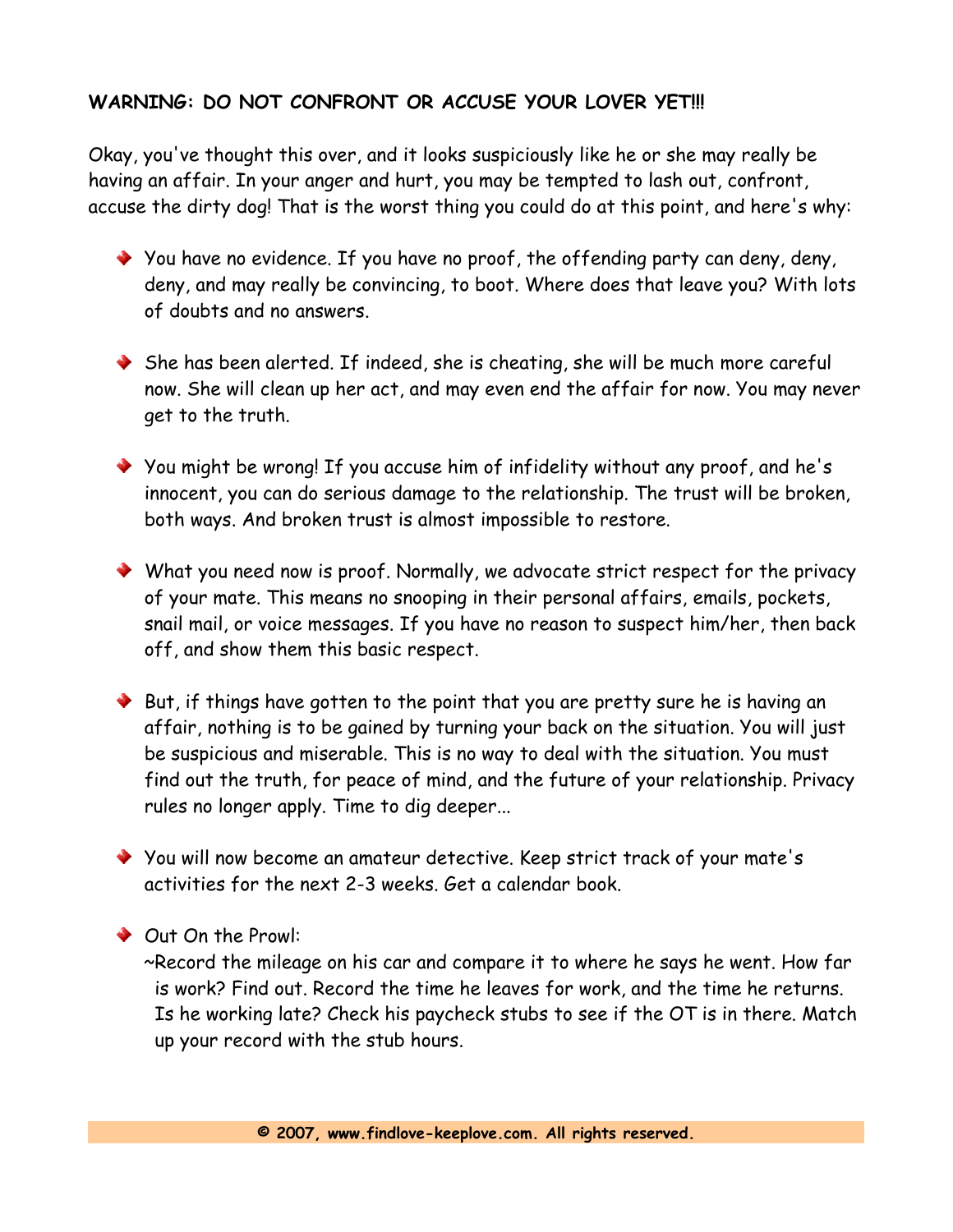## $\blacktriangleright$  Cell Phone Use:

~Many cheaters use a cell phone to communicate with their lovers. Get the detailed bill of her calls. Is there a strange number that is called frequently? Do a "reverse cell phone number lookup" online. If there is a small fee, pay it. Match up times called to that number. A good place to start is the first number called when your mate first leaves for work and the same number called again right before they return home.

### **Money:**

~They have to pay to play. Look for some evidence of increased spending, check stubs, bank statements, credit card bills, motel, restaurant and gift receipts.

## Snooping:

~Now is the time to do a thorough search for clues. Look in his/her wallet, purse, glove compartment, briefcase. If you can, look at their emails. Get ahold of her cell phone and check out her contacts list. Nothing is sacred now. Once again, the ONLY time we advocate this is when you are trying to get to the truth, and save your relationship.

Came up empty handed? Still have strong suspicions? Not sure enough to let it go? Get professional help. Fork over the bucks to have a private investigator do a little surveillance on your partner. They are in the yellow pages under "Detective Agencies" or "Private Investigator". You might not like what you find out, but the money will be well worth the peace of mind. A quality relationship can not thrive under a cloud of suspicion and mistrust.

We wish you the best of luck with this, and hope things come up smelling roses for you guys! But realistically, this is such a pervasive problem that we felt this little "heads up" article may well hit home and be most useful for some of you.